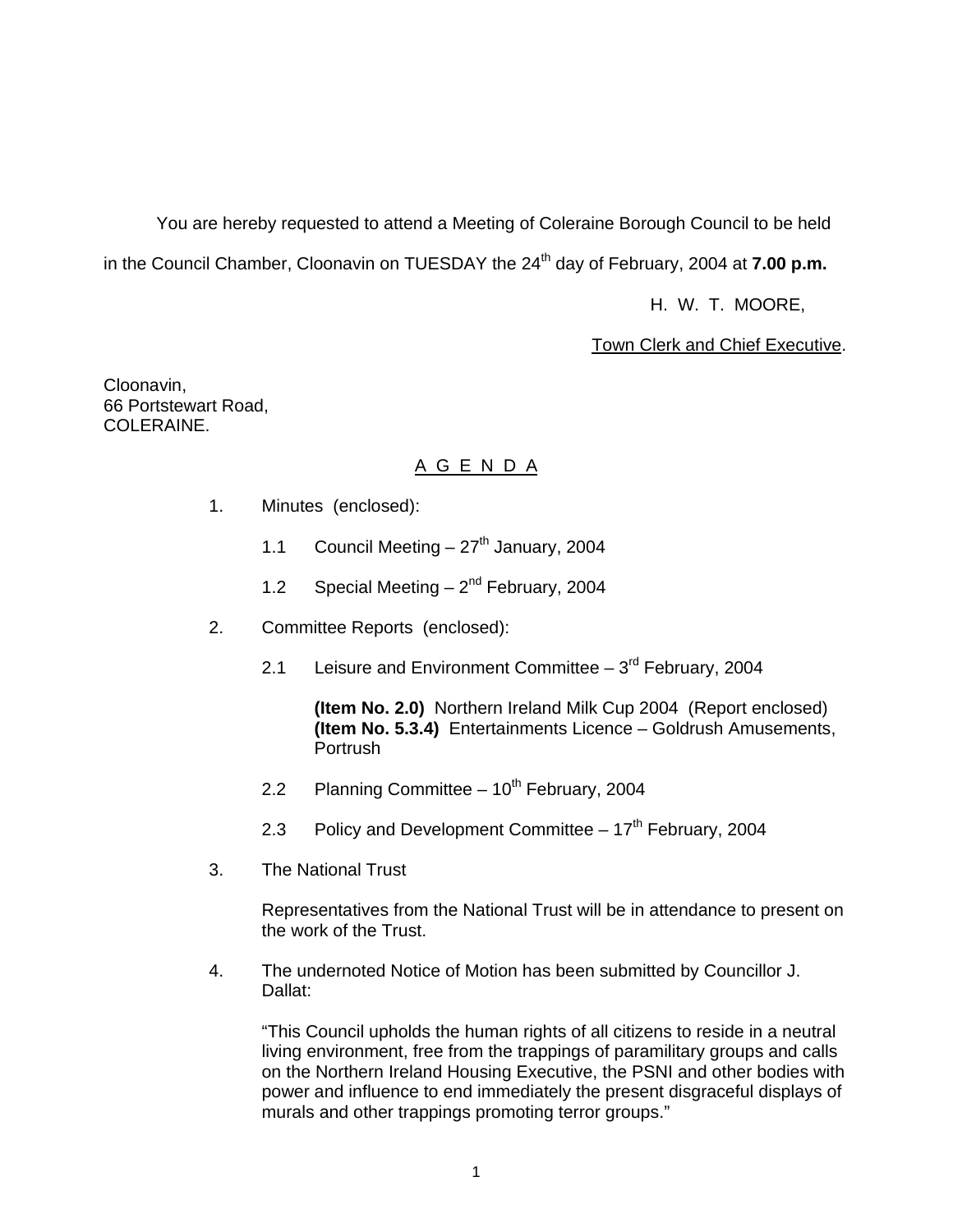- 5. St. Patrick's Day Celebrations (Report enclosed)
- 6. Coleraine Showgrounds (Report enclosed)
- 7. Correspondence
- 8. Documents for Sealing

## **Enclosed for Information:**

- (1) Minutes of the Northern Health and Social Services Council dated 7<sup>th</sup> January, 2004
- (2) A Joint Statement by NILGA, LACORS, FSA (N.I.), CIEH (N.I.) and Sustainable N.I. - Food - The Local Vision

To: Each Member of Council. 20th February, 2004.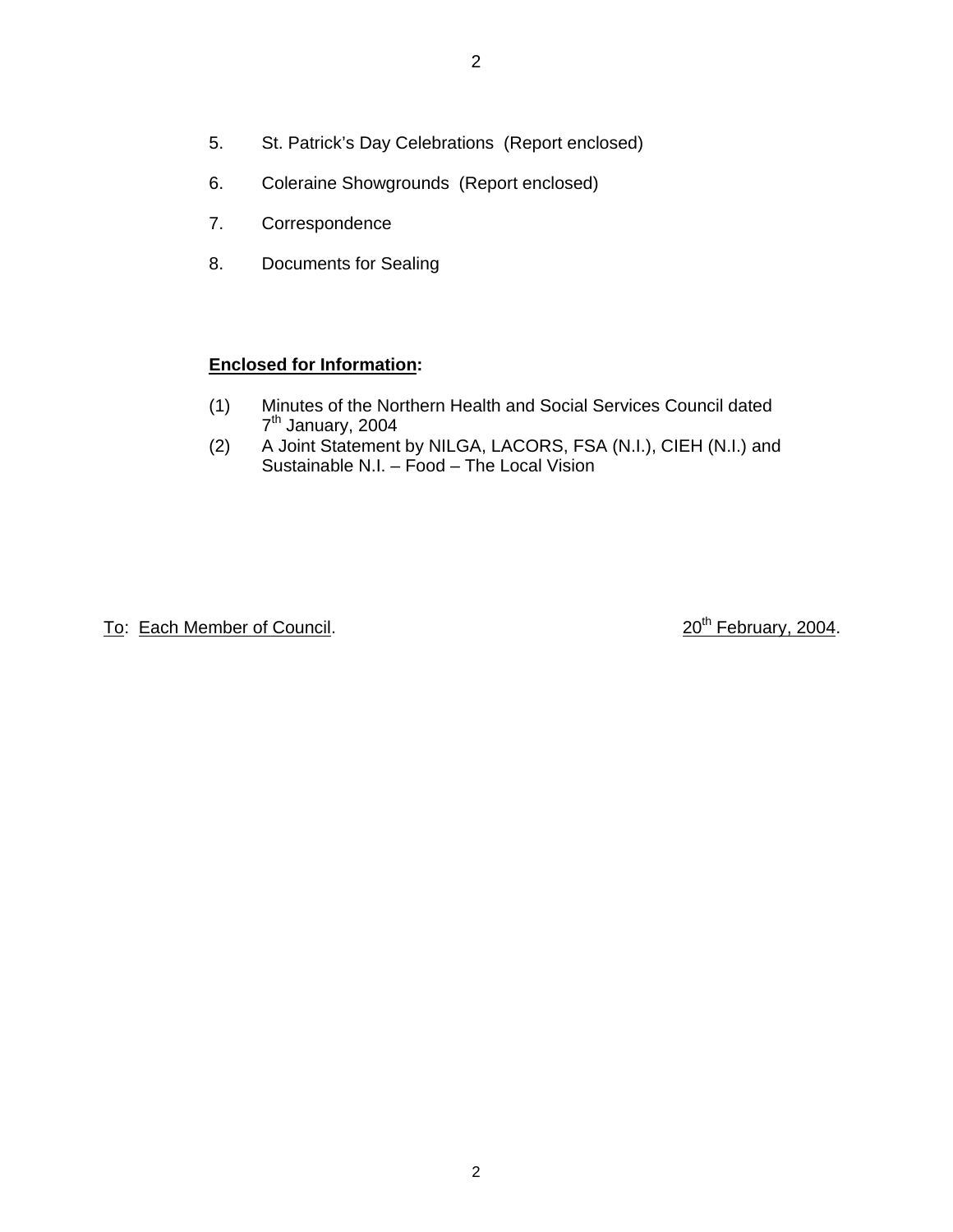#### **COLERAINE BOROUGH COUNCIL**

 Minutes of proceedings of Coleraine Borough Council held in the Council Chamber, Cloonavin on Tuesday, 27<sup>th</sup> January, 2004.

**Convened:** As per Notice attached

**Present:** The Mayor, Councillor R. D. Stewart, in the Chair

 The Deputy Mayor, Councillor E. M. Mullan (Items 3.0 - 14.0)

#### **Aldermen**

E. T. Black (Mrs.) W. T. Creelman (Items 1.0 - 7.0) W. J. McClure

#### **Councillors**

- C. S. Alexander (Ms.) W. A. King (Items 1.0 - 7.0) D. McClarty D. D. Barbour (Items 1.0 - 7.0) O. M. Church (Mrs.) G. L. McLaughlin J. J. Dallat R. A. McPherson T. J. Deans A. McQuillan E. P. Fielding (Mrs.) W. J. Watt N. F. Hillis (Items 1.0 - 7.0) E. A. Johnston (Mrs.)
- 

#### **Officers in**

Attendance: Town Clerk and Chief Executive, Director of Corporate Services, Director of Environmental Health, Director of Leisure Services, Senior Technical Officer and Administrative Assistant

#### **Apology:** Alderman Leonard

#### **1.0 WELCOME**

The Mayor welcomed Councillor Barbour on his return to the Chamber following his recent illness.

#### **2.0 CONGRATULATIONS**

| 2.1 | World Indoor Bowls Pairs Title | The Mayor congratulated Mr. Ian McClure and<br>Mr. Jeremy Henry on winning the World Indoor<br><b>Bowls Pairs Title.</b> |
|-----|--------------------------------|--------------------------------------------------------------------------------------------------------------------------|
| 2.2 | SOLACE - Chairman              | The Mayor extended congratulations to the<br>Town Clerk and Chief Executive on his<br>appointment as Chairman of SOLACE. |

#### **3.0 LAUREL HILL POST OFFICE**

 Following reference to the possible closure of Laurel Hill Post Office it was agreed that the Town Clerk and Chief Executive write to Post Office Headquarters to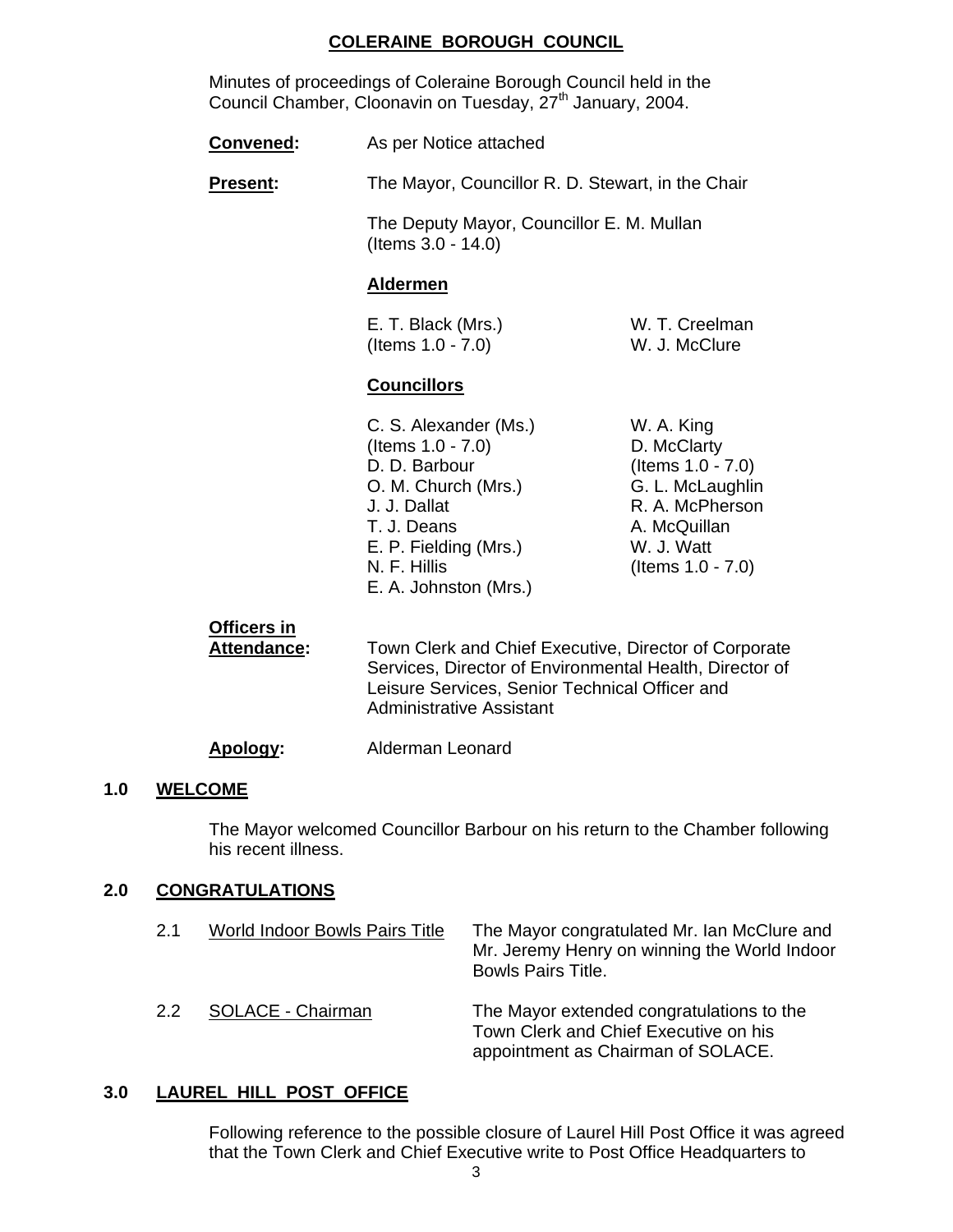clarify the situation.

#### **4.0 MINUTES**

The Minutes of the Council Meeting of 16<sup>th</sup> December, 2003 and the Special Meeting of 15<sup>th</sup> January, 2004 were confirmed and signed.

## **5.0 COMMITTEE REPORTS**

| 5.1 | Leisure and Environment<br>Committee | The Chairman, Councillor Deans, moved the<br>adoption of the Leisure and Environment<br>Committee Report; this was duly seconded by<br>Councillor Mrs. Black. |
|-----|--------------------------------------|---------------------------------------------------------------------------------------------------------------------------------------------------------------|
|     | Matters arising:                     |                                                                                                                                                               |

 5.1.1 Planning Workshop - Following discussion it was proposed by 21<sup>st</sup> January, 2004 Councillor Dallat, seconded by the Deputy Mayor and agreed:

> That the Town Clerk and Chief Executive write to the Secretary of State expressing Council's concern at the Department of Finance and Personnel not being represented at the Planning Workshop on 21<sup>st</sup> January, 2004.

The Committee Report was, therefore, adopted subject to this amendment.

| <b>Planning Committee</b> | The Chairman, Councillor Watt, moved the    |
|---------------------------|---------------------------------------------|
|                           | adoption of the Planning Committee Report;  |
|                           | this was duly seconded by Councillor Deans. |

Matters arising:

| Site Meetings/Staffing<br>5.2.1<br>Levels           | Following discussion it was proposed by<br>Councillor Ms. Alexander, seconded by<br>Councillor McClarty and agreed:                                                                                                                                                                                              |
|-----------------------------------------------------|------------------------------------------------------------------------------------------------------------------------------------------------------------------------------------------------------------------------------------------------------------------------------------------------------------------|
|                                                     | That the Town Clerk and Chief<br>Executive write to the Minister for<br>the Environment and the Chief<br><b>Executive of the Planning Service</b><br>expressing Council's concern<br>about the situation regarding site<br>meetings and the unacceptable<br>staffing levels in the Coleraine<br>Planning Office. |
| 5.2.2 February Planning<br><b>Committee Meeting</b> | The Town Clerk and Chief Executive advised<br>members that the February Planning Committee<br>would probably require to be held in the<br>afternoon as a result of the continuing industrial<br>action by civil servants.                                                                                        |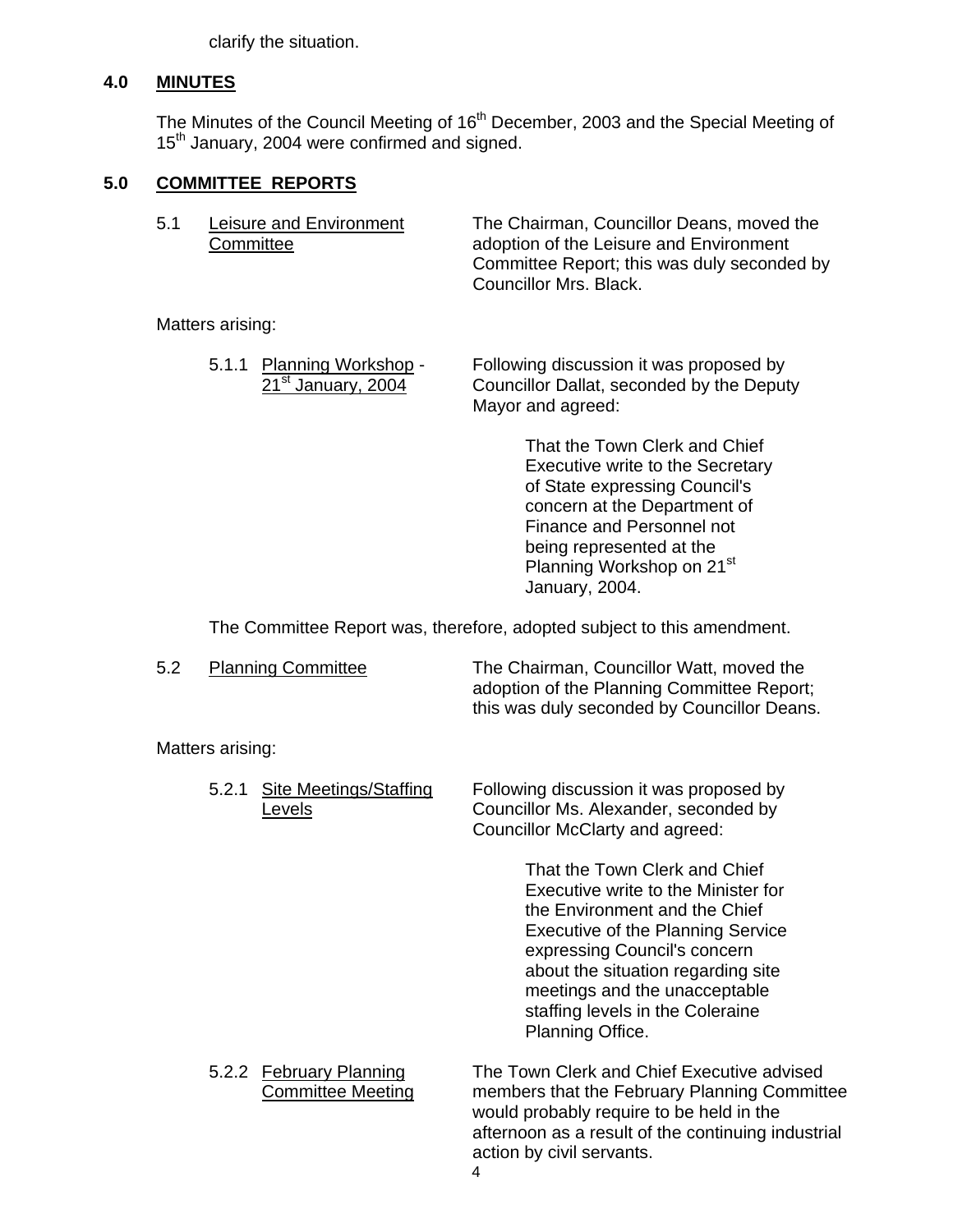The Committee Report was, therefore, adopted subject to this amendment.

| 5.3 | Policy and Development<br>Committee | The Chairman, Councillor Mrs. Johnston,<br>moved the adoption of the Policy and |
|-----|-------------------------------------|---------------------------------------------------------------------------------|
|     |                                     | Development Committee Report; this was duly                                     |
|     |                                     | seconded by Councillor McQuillan.                                               |

Matters arising:

| 5.3.1<br><b>Glens Tourism</b><br>Masterplan | Causeway Coast and | The Town Clerk and Chief Executive advised<br>members that the Special Meeting on 19 <sup>th</sup><br>February, 2004 would possibly be held at<br>5.00 p.m. to facilitate members who had another<br>important engagement that evening. |
|---------------------------------------------|--------------------|-----------------------------------------------------------------------------------------------------------------------------------------------------------------------------------------------------------------------------------------|
| 5.3.3 Land Issues                           |                    | It was noted that issues raised relating to<br>lands at Strand Road, Portstewart and<br>Ballyreagh Road, Portrush would be included in<br>the Land and Property Report to be brought to<br>Committee in February.                       |

The Committee Report was, therefore, adopted subject to this amendment.

## **6.0 SYMPATHY**

 Reference was made to the death of Mr. Eugene O'Kane, a nephew of Mr. P. J. O'Kane, Haulage Contractor, Garvagh, in an accident in America. It was agreed that a letter of sympathy be sent to Mr. P. J. O'Kane.

#### **7.0 ROADS SERVICE REPORT - 2003 - 2004**

 The Mayor welcomed Mr. J. Beattie, Principal Engineer, who was in attendance to present the Roads Service Report 2003 - 2004 (previously supplied).

 An apology was extended from Mr. M. Glover, Section Engineer, who was unable to attend.

 Mr. Beattie updated members on the progress of the current year's work and outlined plans for the forthcoming year.

7.1 Dunhill Road/Drumcroone Following reference to this junction Mr. Beattie Road Junction **intimated that a roundabout would most** probably have to be built at this location.

Noted.

Various queries were raised by members and Mr. Beattie agreed to investigate these and report back in due course.

The Mayor thanked Mr. Beattie for an informative and comprehensive report.

## **8.0 NOTICE OF MOTION - AUTISM**

The undernoted Notice of Motion was proposed by Councillor Mullan, seconded by Councillor Deans and, following discussion, unanimously agreed: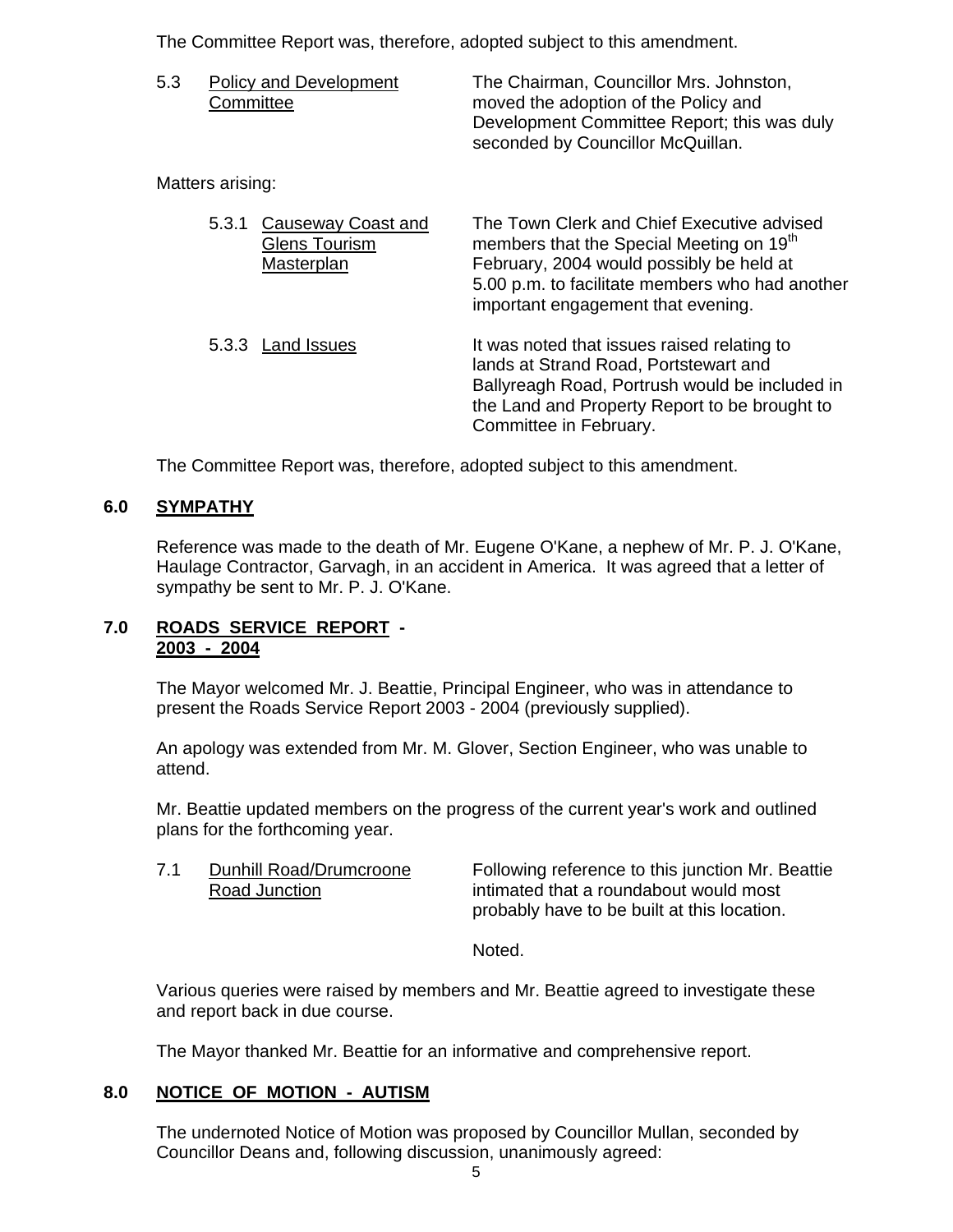"That this Council calls for multi-disciplinary services designed to meet the health, education and social needs of people with autism and will write to the Secretary of State asking him to detail what strategies the Northern Ireland Departments have for the provision of such services in this Council area."

## **9.0 HELP THE AGED - "SCRAP AGE DISCRIMINATION FOR EQUALITY" CAMPAIGN**

 Following consideration of the resolution and background information (previously supplied) it was agreed that Council offer its support.

#### **10.0 ROADS SERVICE - TARIFFS**

 Read letter from the Roads Service advising members that, following a review of the tariffs applicable to car parks, no changes were proposed for the Coleraine area.

Noted.

## **11.0 DOCUMENTS TABLED**

- (a) Minutes of the North-Eastern Education and Library Board dated 25<sup>th</sup> November, 2003;
- (b) Report of the Coleraine District Policing Partnership Public Meeting of  $20<sup>th</sup>$  October, 2003;
- (c) Northern Ireland Policing Board Monitoring PSNI Compliance with the Human Rights Act 1998.

#### **12.0 PORTRUSH RAFT RACE**

The Town Clerk and Chief Executive reported that a statement had been issued by the Raft Race organisers advising Council that it had been decided to discontinue the organisation of the event.

Portrush Raft Race had run most successfully for the past twenty-two years and had raised much needed funds for the Royal National Lifeboat Institution.

Following discussion it was agreed that a letter of thanks be sent to the organising Committee.

The Director of Leisure Services would discuss with other local charities the possibility of taking over the organisation of the Raft Race.

#### **13.0 ZOMBA VISIT**

 The Town Clerk and Chief Executive would report on his recent visit to Zomba at the February Meeting of the Policy and Development Committee.

Councillors were welcome to attend the presentation to staff to be held on Monday, 2<sup>nd</sup> February, 2004 at 1.00 p.m.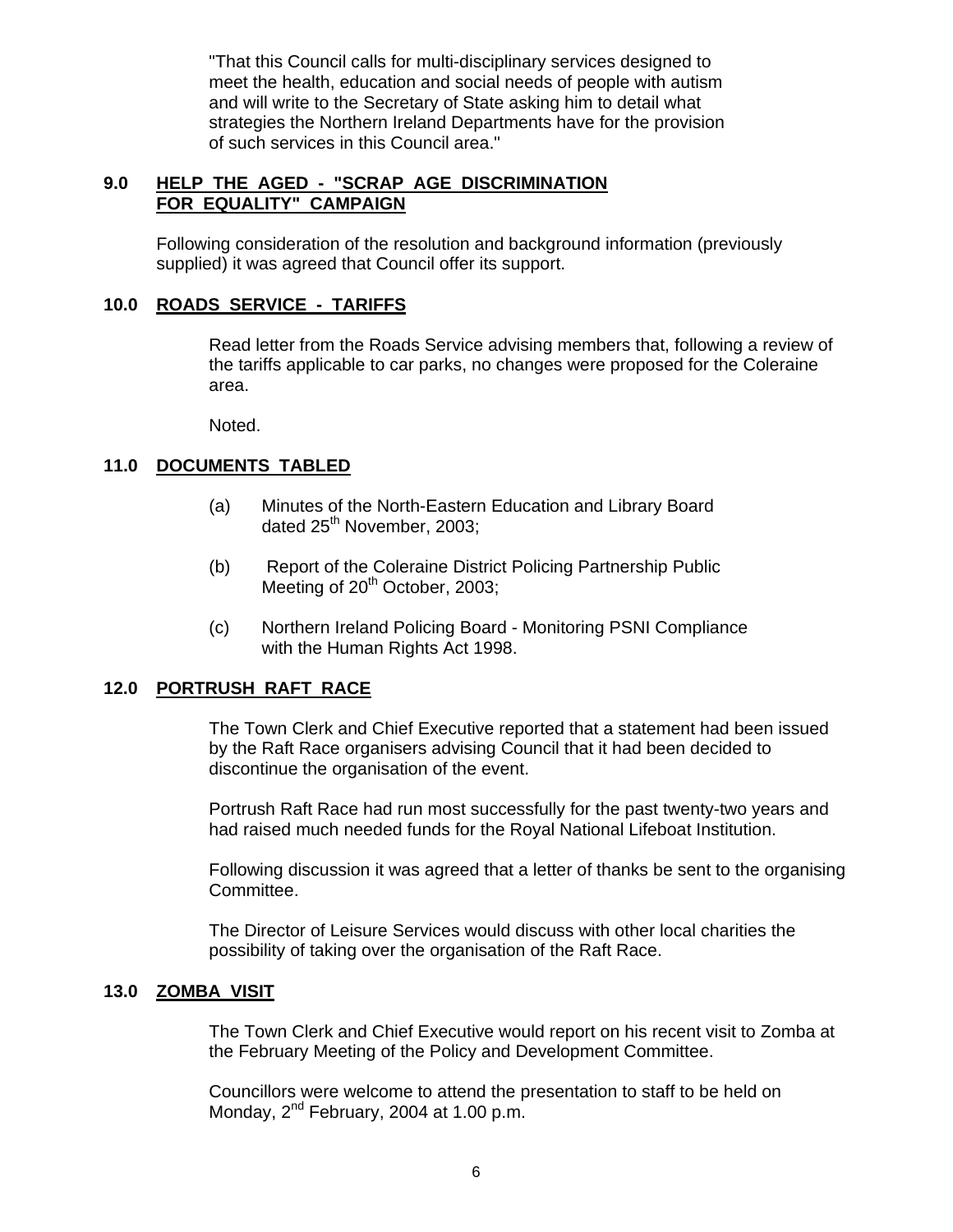## **14.0 DOCUMENTS FOR SEALING**

Resolved:

That the following documents be sealed:

- 1. Indenture and Counterpart Council and William Verner (Tenant) and Catherine Verner (Guarantor) 21 Main Street, Bushmills - Shop Unit, North Pier, Portrush Harbour.
- 

2. Cemetery Titles Grant of Right of Burial Deeds Register Nos 2946 - 2961 inclusive:

| Agherton           | - |
|--------------------|---|
| <b>Ballywillan</b> |   |
| Coleraine          | 6 |
| Kilrea             | - |
| Portstewart        | 9 |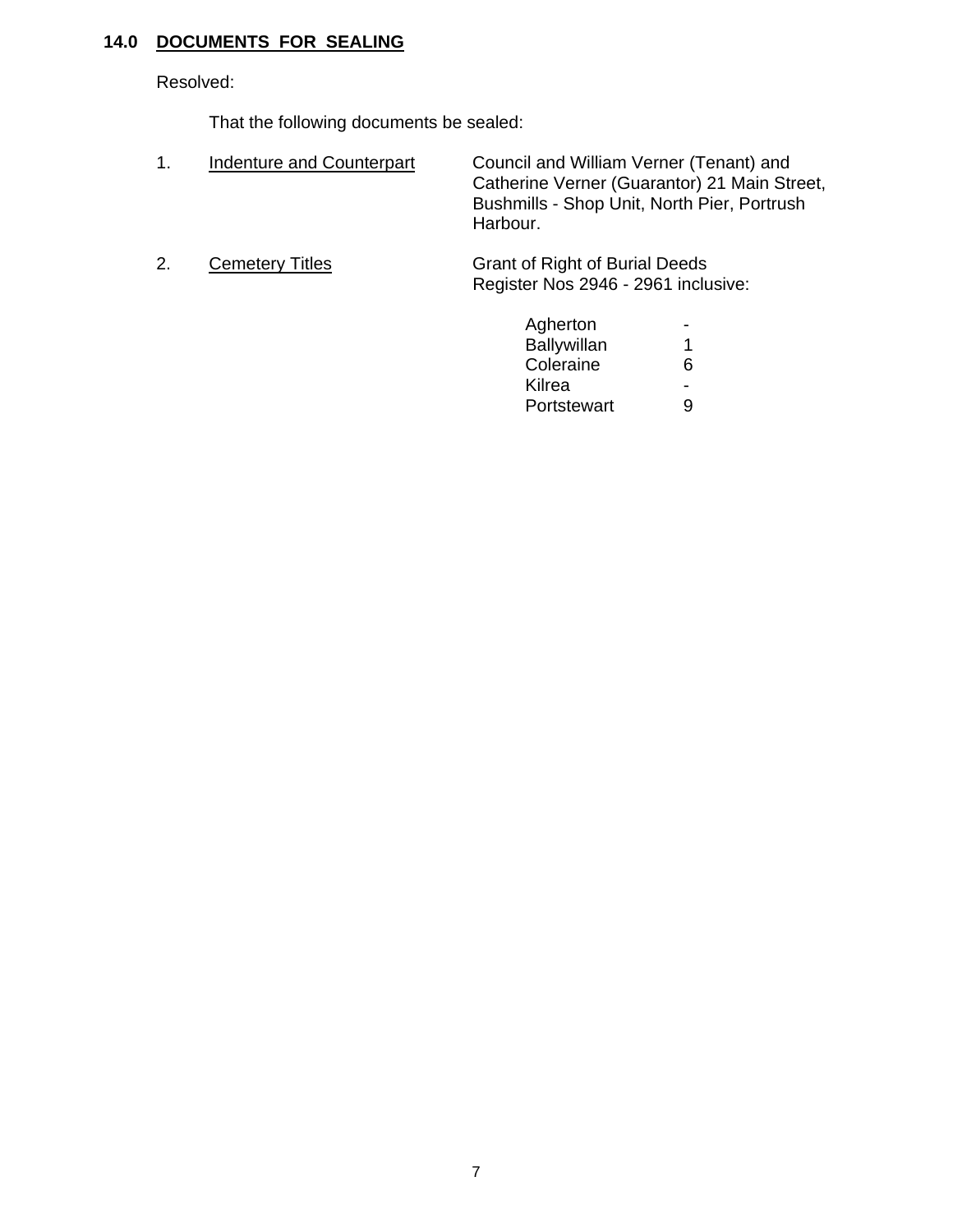#### **SPECIAL MEETING**

# **2nd February, 2004.**

| Convened: | To consider the Rate Estimates and strike a Borough   |
|-----------|-------------------------------------------------------|
|           | Rate for the year ending 31 <sup>st</sup> March, 2005 |

**Present:** The Mayor, Councillor R. D. Stewart, in the Chair

The Deputy Mayor, Councillor E. M. Mullan

## **Aldermen**

E. T. Black (Mrs.) B. Leonard W. T. Creelman W. J. McClure

#### **Councillors**

- C. S. Alexander (Ms.) E. A. Johnston (Mrs.) D. D. Barbour W. A. King J. M. Bradley D. McClarty O. M. Church (Mrs.) G. L. McLaughlin J. J. Dallat R. A. McPherson T. J. Deans W. J. Watt E. P. Fielding (Mrs.)
- 

# **Officers in**

 **Attendance:** Town Clerk and Chief Executive, Director of Corporate Services, Director of Environmental Health, Director of Leisure Services, Director of Technical Services, Finance Officer and Administrative Assistant

## **Apologies:** Councillors Hillis and McQuillan

## **1.0 RATE ESTIMATES 2004/2005**

The Director of Corporate Services presented his report on the Rate Estimates for 2004/2005 (previously supplied) and members noted the main factors which gave rise to the proposed increase viz:

## • **Technical Services**

- $\triangleright$  provision for landfill site closures and maintenance requirements
- $\triangleright$  the impact of new legislation on staffing requirements at Craigahulliar Landfill Site and all civic amenity sites
- $\triangleright$  significant additional costs in the areas of recycling arising from the "blue bin" collection service
- $\triangleright$  costs of a separate commercial refuse collection

## • **Leisure Services**

- $\triangleright$  additional staffing costs associated with the first year of operation of Flowerfield Arts Centre
- $\triangleright$  the development of tourism and community events including the return of the "Seniors" golfing event to the Borough
- $\triangleright$  several new posts, which have been substantially grant aided, have been budgeted for viz: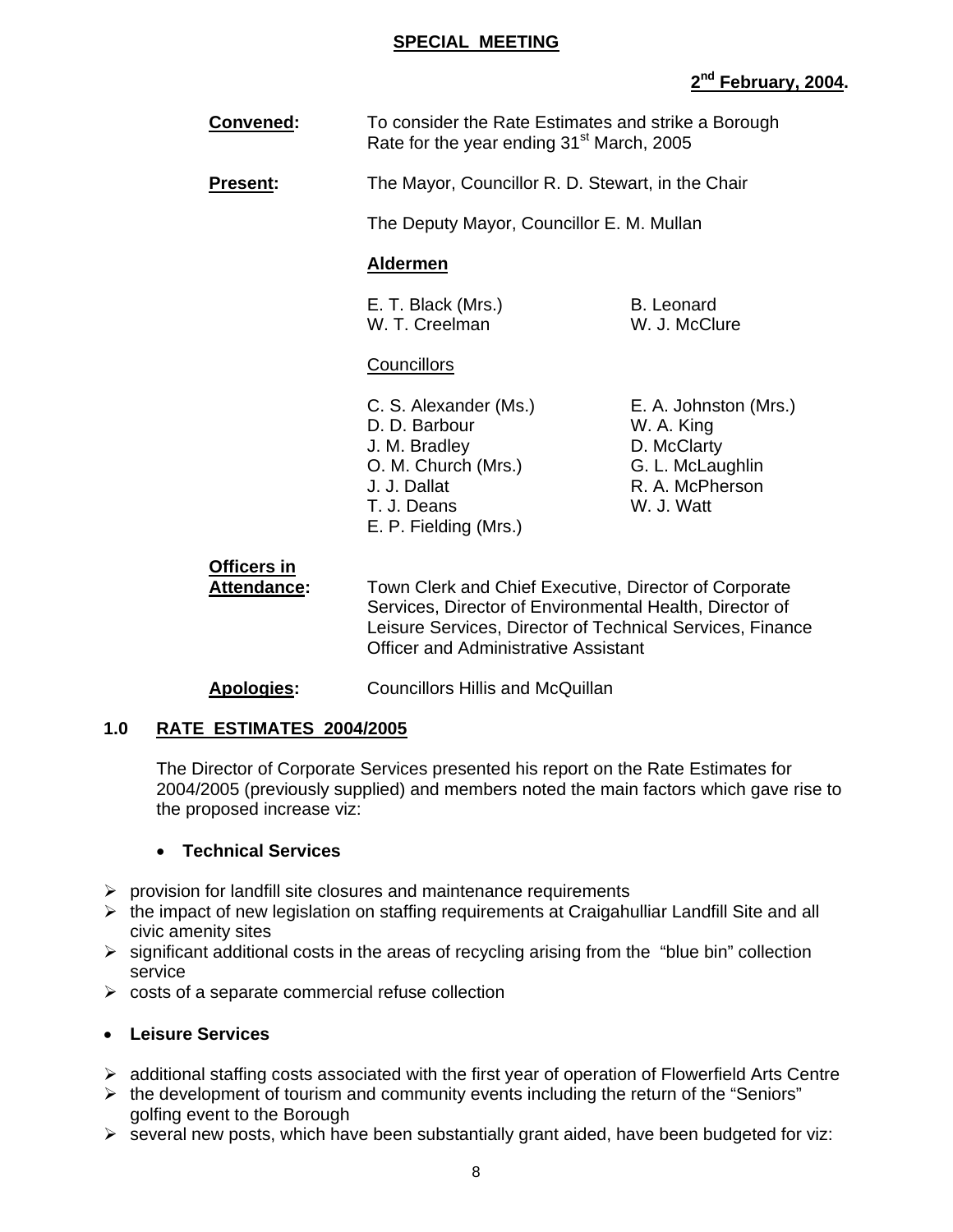- an outreach officer for the Causeway Museum Service
- an archiving assistant in respect of Coleraine Museum
- a Community Safety Officer to administer the new Community Safety **Partnership**

## • **Other Major Issues**

- $\geq$  an estimate of 5% has been allowed for the 2004/2005 pay award
- $\geq$  an increase in rate costs at various properties, largely due to revaluation
- $\triangleright$  items of Capital Expenditure previously approved by Council viz:
- upgrading of Coleraine Marina
- commencement of construction of Coleraine Museum
- refurbishment of Portrush Town Hall
- coastal protection works at Portballintrae
- over £1 million of minor works schemes throughout the Borough

Consideration was also given to various additional aspects of Council's income and expenditure programme and, during the ensuing discussion, the following requests from members were noted:

- (i) a report to update members on the current Economic Development Programme;
- (ii) a presentation on the work of Community Development;

| <b>Estimate Summary</b> | The estimate of rates culminated in the following |
|-------------------------|---------------------------------------------------|
|                         | rate requirement:                                 |

| <b>Net Cost of Services</b>  | 11,242,884 |
|------------------------------|------------|
| <b>Less General Grant</b>    | 613,039    |
| Amount to be raised          | 10,629,845 |
| Estimated product of 1p rate | 658,960    |

 It was proposed by Councillor Mrs. Johnston, seconded by Alderman McClure and agreed:

> That Council strike a Borough Rate for the 2004/2005 year as follows:

- (a) Non-Domestic Rate of 16.13 pence
- (b) Domestic Rate of 122.50 pence

 This represented a percentage increase of 6.5% which would be around 0.5% lower than that levied in 2003/04.

 1.2 Congratulations Members congratulated all the staff who had contributed to the extensive estimates exercise.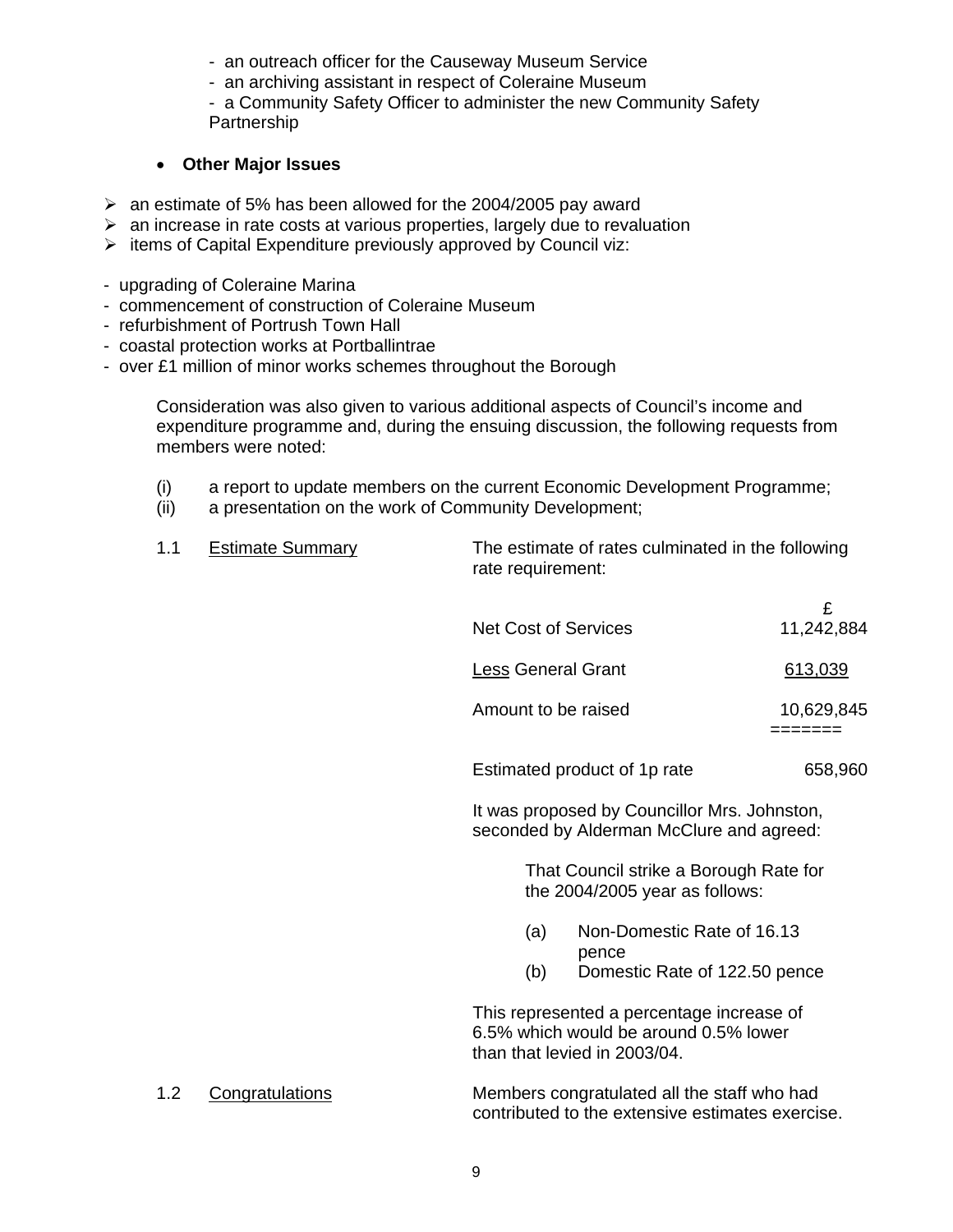## **LEISURE AND ENVIRONMENT COMMITTEE**

## **3rd February, 2004.**

| <b>Present:</b> | Councillor T. J. Deans, in the Chair |
|-----------------|--------------------------------------|
|                 | The Mayor, Councillor R. D. Stewart  |

#### **Aldermen**

P. E. A. Armitage (Mrs.) W. T. Creelman  $($ ltems  $1.0 - 4.3)$  B. Leonard E. T. Black (Mrs.) W. J. McClure (Items  $1.0 - 4.3$ )

#### **Councillors**

| C. S. Alexander (Ms.) |
|-----------------------|
| D. D. Barbour         |
| J. M. Bradley         |
| O. M. Church (Mrs.)   |
| J. J. Dallat          |
| E. P. Fielding (Mrs.) |
| E. A. Johnston (Mrs.) |
| (Items $1.0 - 3.0$ )  |

W. A. King. D. McClarty G. L. McLaughlin R. A. McPherson A. McQuillan (Items  $1.0 - 3.12$ ) W. J. Watt

# **Officers in**

 **Attendance:** Town Clerk and Chief Executive, Director of Technical Services, Director of Leisure Services, Director of Environmental Health, Leisure Services Officer (Facilities), Leisure Services Officer (Services), Principal Building Control Officer (Items 2.0 – 5.6) and Administrative Assistant

## **Apologies:** The Deputy Mayor and Councillor Hillis

## **1.0 PROPOSED SOMME FESTIVAL**

The Chairman welcomed Mr. T. Doherty, Coleraine Orange Order, who was in attendance to address Committee regarding the proposed Somme Festival.

Mr. Doherty circulated details of the Festival to members which would comprise three main elements:

- Somme Exhibition in Coleraine Town Hall by the Somme Heritage Centre  $26^{th} - 28^{th}$  May, 2004;
- Fireworks Display  $28^{th}$  May, 2004
- Ulster Scots Orchestra Concert  $29<sup>th</sup>$  May, 2004

Council was asked to contribute £4,200.00 towards the total cost of the Festival, estimated at £6,542.00.

A full discussion ensued on this topic during which Mr. Doherty answered various members' questions.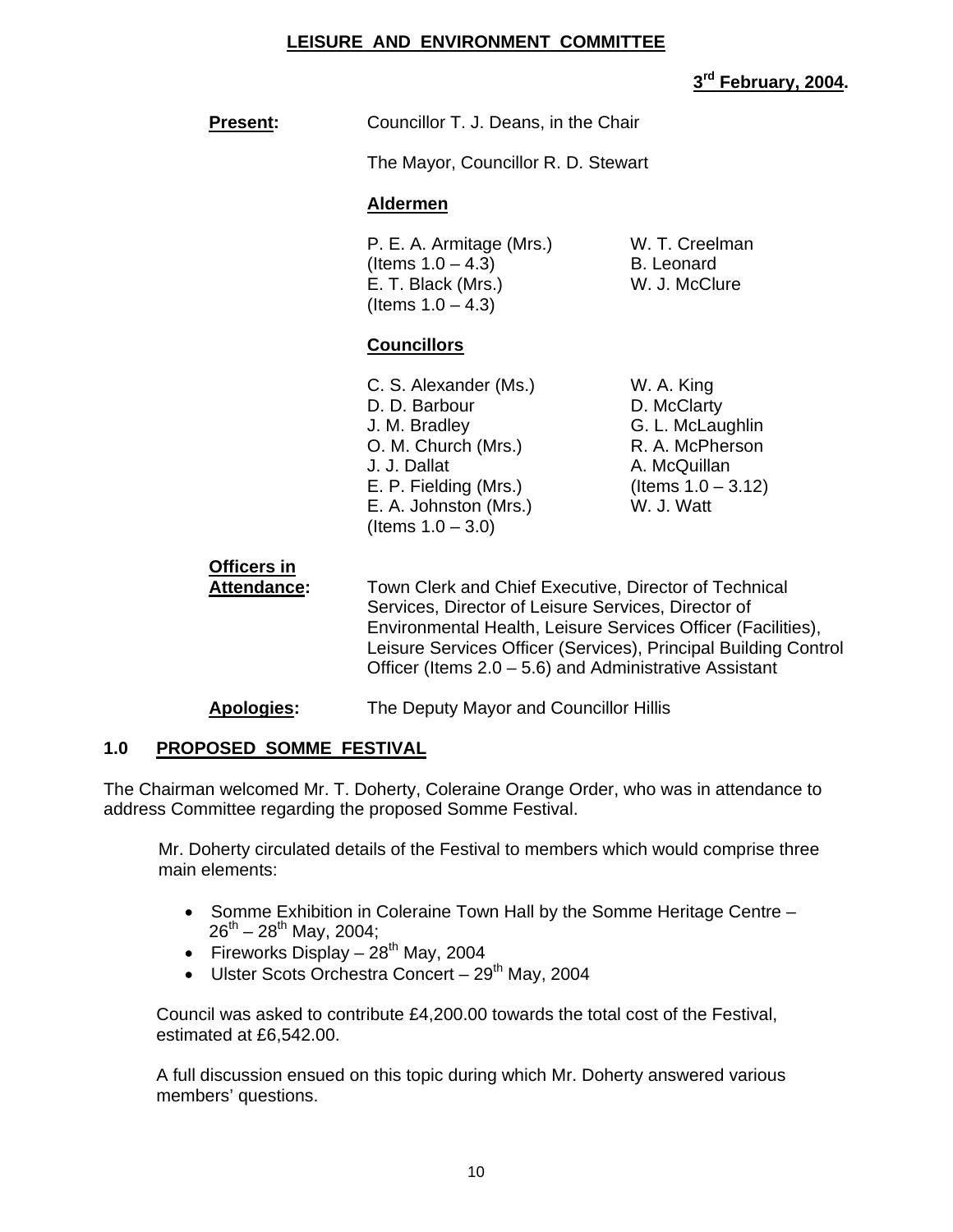It was proposed by Alderman McClure, seconded by Councillor McQuillan and recommended:

 That Council contribute £4,200.00 towards the cost of the Somme Festival in Coleraine.

The Chairman thanked Mr. Doherty for his presentation.

#### **2.0 NORTHERN IRELAND MILK CUP 2004 - FUNDING**

The Chairman welcomed Messrs. V. Leonard, J. Weir and J. Stanford from the Northern Ireland Milk Cup Committee who were in attendance regarding funding for the 2004 tournament.

Mr. Stanford gave a resumé of the 2003 tournament and projected expenditure to fund this year's tournament.

 A full discussion ensued on this topic during which Messrs. Stanford and Leonard answered various members' questions.

It was agreed that Council's already approved contribution of £18,000.00 towards the funding of the 2004 tournament be reviewed and a report thereon be presented to the Council Meeting on 24<sup>th</sup> February, 2004.

The Chairman thanked the representatives for their attendance.

#### **3.0 LEISURE SERVICES REPORT**

The report of the Director of Leisure Services was considered (previously supplied).

Matters arising:

| 3.1 | <b>Skateboard Park</b>   | Consideration was given to information, as<br>detailed in the report, regarding the Skateboard<br>Park.                                                                                                |
|-----|--------------------------|--------------------------------------------------------------------------------------------------------------------------------------------------------------------------------------------------------|
|     |                          | To enable the Company to retain potential<br>funding in the future, Council is recommended<br>to extend its offer of capital grant into the<br>2004/2005 year.                                         |
| 3.2 | Land at Portballintrae   | Council is recommended to accept the Northern<br>Ireland Housing Executive's offer of a ten year<br>lease on land situated at Darkfort Drive,<br>Portballintrae to develop as open space.              |
|     |                          | The Director of Leisure Services would consult<br>further with local residents and the Housing<br>Executive regarding the possibility of providing<br>a temporary community facility at this location. |
| 3.3 | Dunluce Centre, Portrush | It was proposed by Councillor Watt, seconded<br>by Alderman McClure and recommended to<br>agree to the Turbo Tours Cinema at the<br>Dunluce Centre being upgraded to a four-<br>11                     |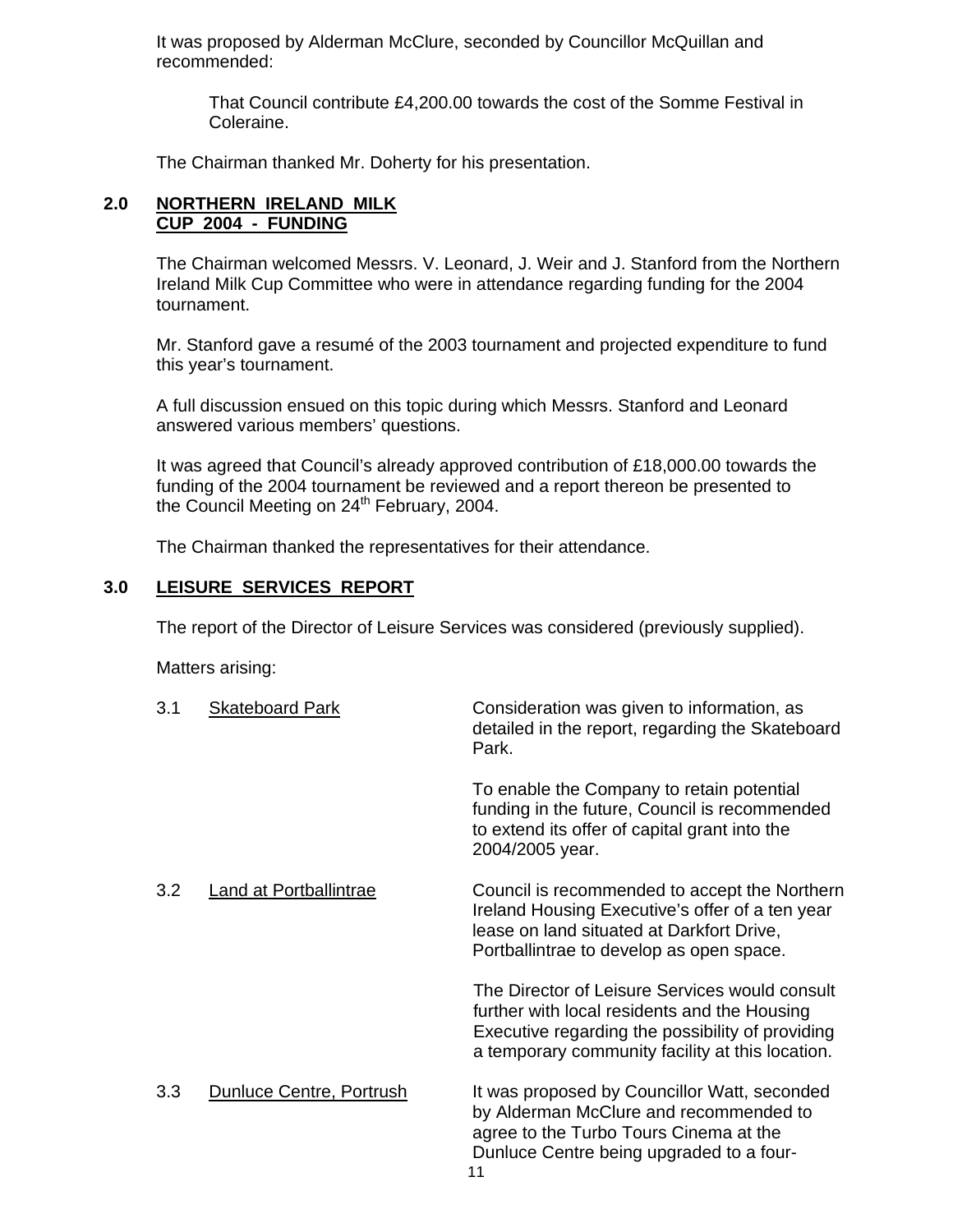|      |                                                 | dimensional theatre by Iwerks Ltd. The<br>approximate cost would be £115,000.00 with an                                                                                                                                                                                                                                       |
|------|-------------------------------------------------|-------------------------------------------------------------------------------------------------------------------------------------------------------------------------------------------------------------------------------------------------------------------------------------------------------------------------------|
|      |                                                 | additional £10,000.00 being required to alter<br>seating, etc. An allowance had been made in<br>the 2004/2005 Capital Programme.                                                                                                                                                                                              |
|      |                                                 | Councillor Ms. Alexander asked to be recorded<br>as dissenting.                                                                                                                                                                                                                                                               |
| 3.4  | <b>Surfing Tender</b>                           | A tender had been received from Mr. B.<br>McAuley for £600.00 per annum to provide<br>surfing and body boarding lessons on the<br>beaches at Portrush East and West Strands for<br>the period $1^{st}$ March, 2004 - 28 <sup>th</sup> February,<br>2007.                                                                      |
|      |                                                 | Council is recommended to agree.                                                                                                                                                                                                                                                                                              |
| 3.5  | Churchlands Ward,<br>Coleraine                  | Committee congratulated the Local Strategic<br>Partnership in drawing down £230,000.00 from<br>the Department of Social Development's Local<br>Community Fund. These funds would be used<br>to improve the recently acquired open space at<br>Ardbeg Drive and the sports pitch at Coleraine<br><b>West Community Centre.</b> |
| 3.6  | Laurel Hill Lands, Coleraine                    | Reference was made to the Council owned<br>lands at Laurel Hill, Coleraine.                                                                                                                                                                                                                                                   |
|      |                                                 | The Director of Leisure Services would provide<br>an update on this topic at a future meeting of<br>Committee.                                                                                                                                                                                                                |
| 3.7  | Flowerfield - Open Night                        | It was noted that an open night at Flowerfield<br>had been arranged for Thursday, 12 <sup>th</sup> February,<br>2004 from 7.00 p.m.                                                                                                                                                                                           |
| 3.8  | Cashlandoo Park, Portstewart                    | The Director of Leisure Services would update<br>Alderman Mrs. Armitage on future plans for the<br>park.                                                                                                                                                                                                                      |
| 3.9  | <b>The Crescent, Portstewart</b>                | The Director of Leisure Services advised that<br>discussions were ongoing with the current<br>licensee, Mr. Davidson.                                                                                                                                                                                                         |
| 3.10 | <b>Former Strand Hotel Site,</b><br>Portstewart | In response to a query the Director of Technical<br>Services advised that further clarification of<br>recent legal advice was being sought.                                                                                                                                                                                   |
| 3.11 | <b>Ballysally Football Pitch,</b><br>Coleraine  | The Director of Leisure Services agreed to<br>investigate ongoing drainage problems at this<br>location.                                                                                                                                                                                                                      |
| 3.12 | For Information                                 | Members noted information, as contained in the<br>report, on the following topics:<br>12                                                                                                                                                                                                                                      |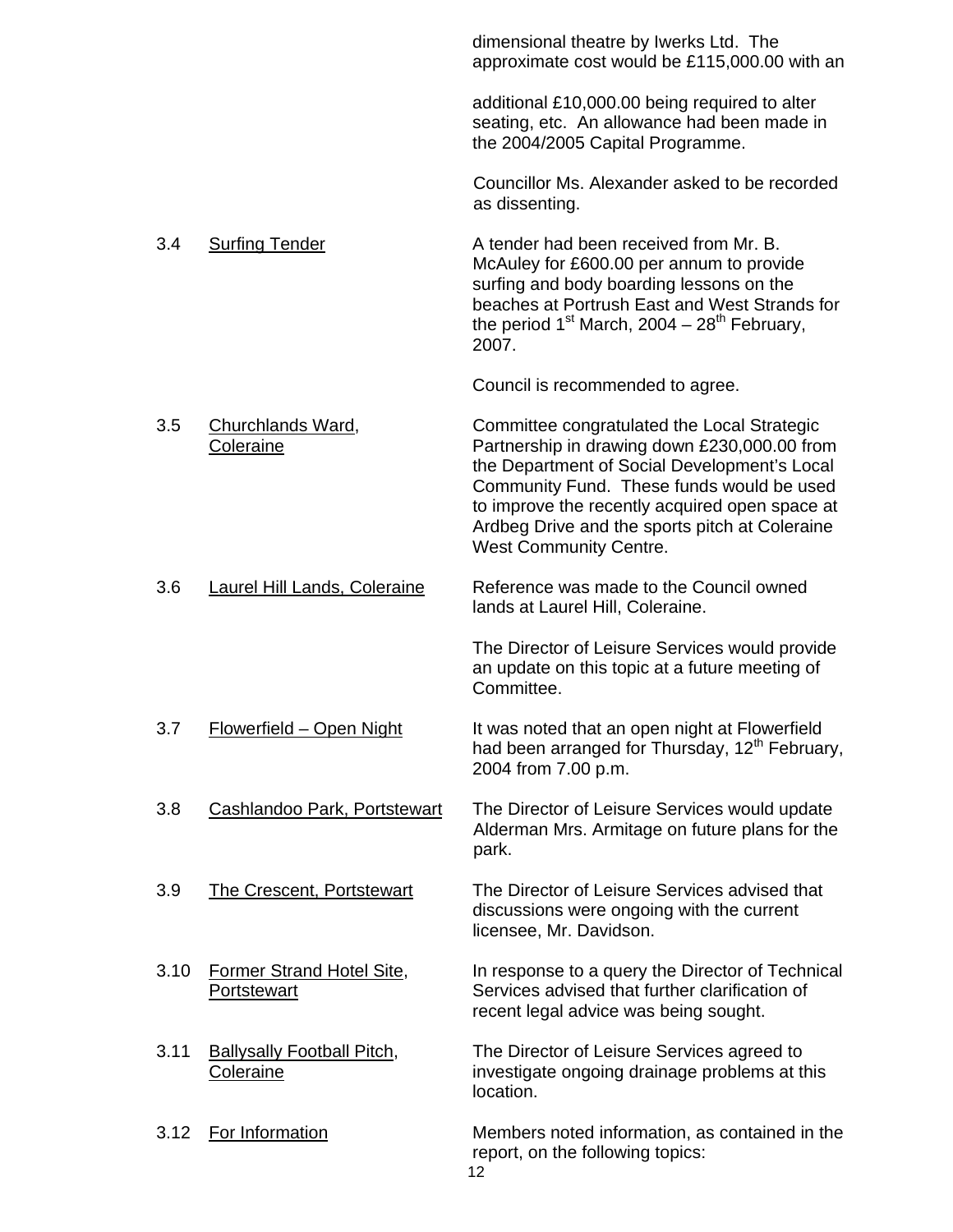- (a) Coleraine International Choral Festival  $19^{th}$  and  $20^{th}$  March, 2004;
- (b) Irish Museums Association Annual Conference – Ennis, Co. Clare –  $5^{th} - 7^{th}$  March, 2004

# **4.0 ENVIRONMENTAL HEALTH REPORT**

The report of the Director of Environmental Health was considered (previously supplied).

Matters arising:

|     | 4.1   | Northern Ireland Amusement<br><b>Caterers' Trade Association</b>                            | Recommended:                                                                                                                                                                                                                                                                                            |
|-----|-------|---------------------------------------------------------------------------------------------|---------------------------------------------------------------------------------------------------------------------------------------------------------------------------------------------------------------------------------------------------------------------------------------------------------|
|     |       | (NIACTA) - Proposed Three<br><b>Year Amusement Permit</b>                                   | That Council write to Northern Ireland<br><b>Amusement Caterers' Trade Association</b><br>in support of their proposal to increase<br>the duration of an amusement permit<br>from one year to three years subject to<br>the conditions as detailed in the Director<br>of Environmental Health's report. |
|     |       |                                                                                             | Councillor Bradley asked to be recorded as<br>dissenting.                                                                                                                                                                                                                                               |
|     | 4.2   | <b>Coleraine Home Accident</b><br><b>Prevention Committee</b>                               | Members congratulated the Coleraine<br>Committee who, in conjunction with Ballymoney<br>and Moyle, had secured £30,000.00 of direct<br>grant aid from Causeway Local Health and<br>Social Care Group to provide a Hazard House<br>and Resource Centre situated in Ballymoney.                           |
|     | 4.2.1 | "Theatre of Fire/Flaming<br>Fables"                                                         | Committee noted that Coleraine Home Accident<br>Prevention Committee would be hosting a forth-<br>coming event at the Riverside Theatre on 25 <sup>th</sup><br>March, 2004 entitled "Theatre of Fire/Flaming<br>Fables".                                                                                |
| 4.3 |       | <b>Animal By-Products</b><br>Regulations (N.I.) 2003 -<br><b>Disposal of Fallen Animals</b> | Committee noted that the Animal By-Products<br>Regulations (N.I.) 2003 had now been<br>implemented. The Regulations would prohibit<br>the on-farm burial of fallen animals.                                                                                                                             |
| 4.4 |       | <b>Group Environmental</b><br>Systems - Funding                                             | It was agreed that the Group Director be<br>invited to a future meeting of Committee.                                                                                                                                                                                                                   |
| 4.5 |       | <b>Environmental Health Activity -</b><br>Quarter Ending December 2003                      | Committee noted information, as detailed<br>in the report regarding Departmental<br>activity for the quarter ending December 2003.                                                                                                                                                                      |

## **5.0 TECHNICAL SERVICES REPORT**

The report of the Director of Technical Services was considered (previously supplied).

13 5.1 Northern Ireland Landfill Consideration was given to the Department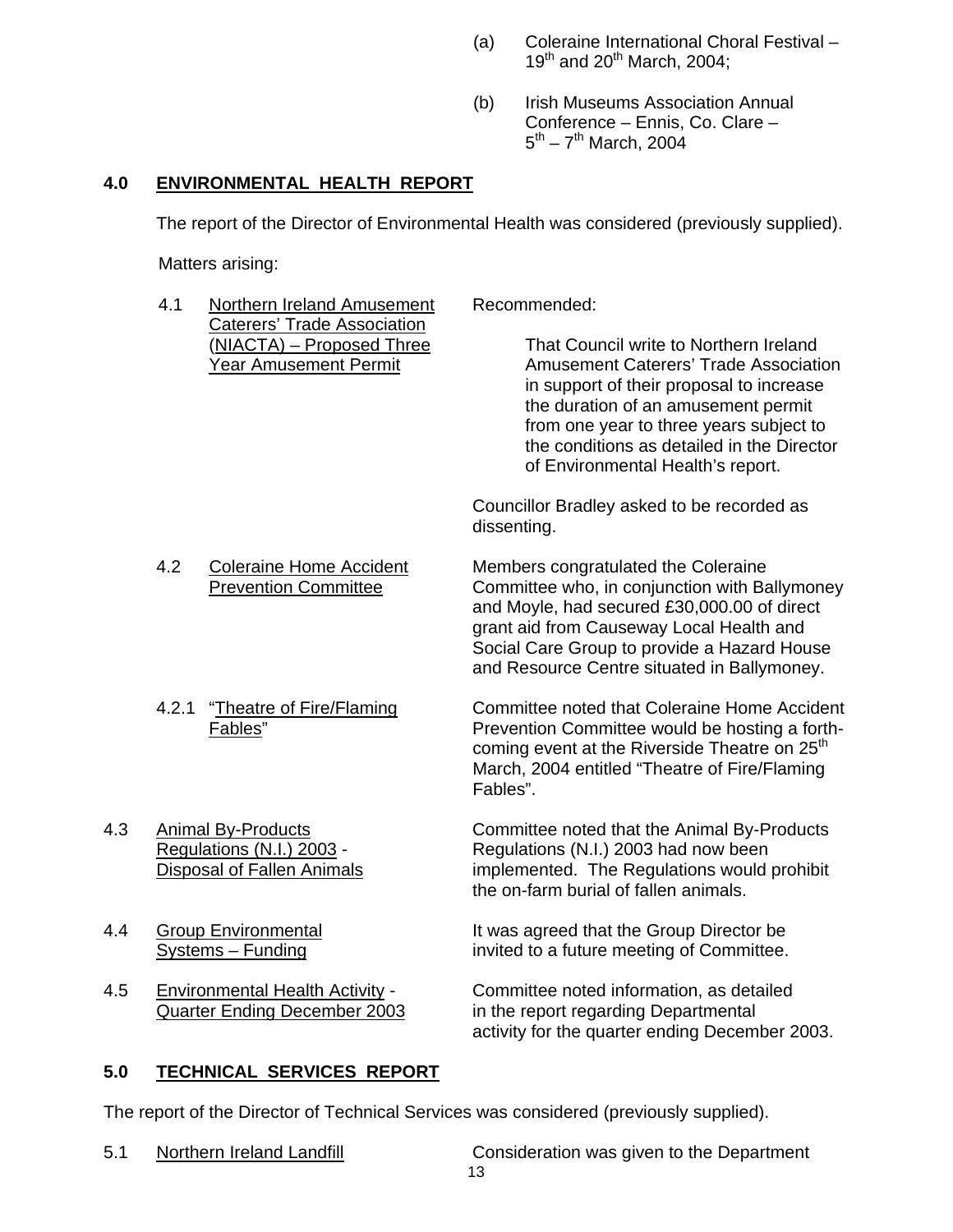Allowance Scheme - of the Environment's consultation paper on Consultation Document The Northern Ireland Landfill Allowance Scheme as detailed in the report.

> The Director of Technical Services would respond to this topic through both the TAG and Regional Waste Management Groups.

> Council is recommended to agree to the introduction of a 'fixed penalty' system as a last resort. It was noted that this would require further primary legislation.

 5.2 The Landfill Directive - Consideration was given to the Department of Proposals to Implement the the Environment's proposed amendments to the Requirement of Council the forthcoming Landfill Requlations (N.I.) as forthcoming Landfill Regulations (N.I.) as Decision 2003/EC detailed in the report. This was required in Establishing Criteria and order to implement the requirements of Procedures for Acceptance European Council Decision 2003/EC. The of Waste at Landfill Director of Technical Services would respond to the Department through both the TAG and Regional Waste Management Groups.

## 5.3 Entertainments Licences

5.3.1 The Anchor Bar and An application for the transfer of an Anchorage Inn, Entertainments Licence had been 87/89 The Promenade, received from Mr. I. Madden, Portstewart **87/89** The Promenade, Portstewart.

Recommended:

 That Council grant transfer of the Entertainments Licence.

5.3.2 The Clock Bar, 5 Main An application for the grant of an Street, Garvagh **Entertainments Licence had been received**  from Mr. N. Downey, 17 Sherbourne Park, Moneymore Road, Magherafelt.

Recommended:

 That Council grant an Entertainments Licence.

5.3.3 The Farmers Rest, **An application for the grant of an Entertain-** 20 Maghera Street, ments Licence had been received from Kilrea **Miss K. A. Mullan, 18 Maghera Street**, Kilrea.

Recommended:

 That Council grant an Entertain ments Licence subject to inspection and compliance with Fire Authority and any other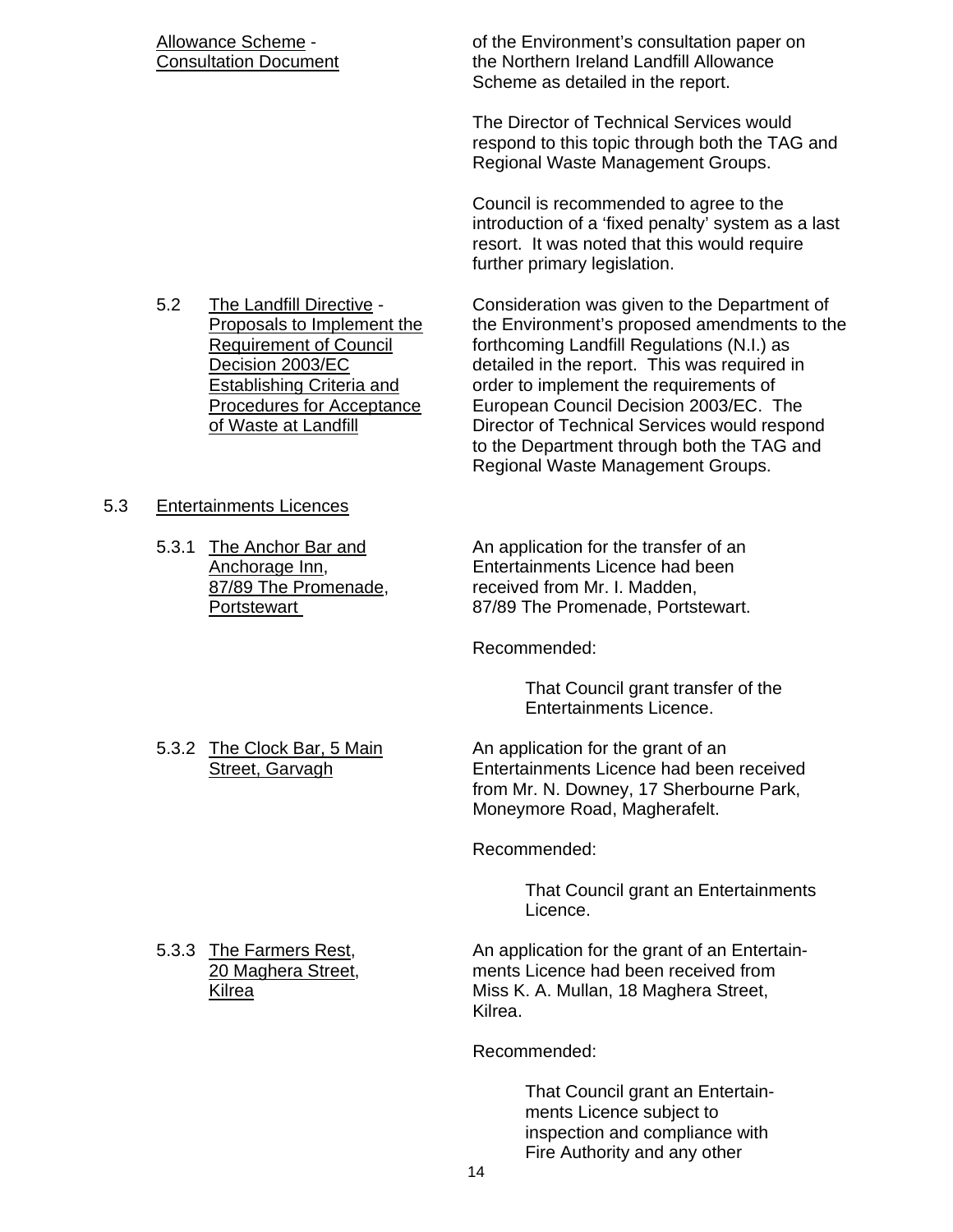licensing requirements.

 5.3.4 Goldrush Amusements, An application for the grant of an 11 Dunluce Avenue, Entertainments Licence had been received Portrush **From M. & R. Forbes and S. McGuckin**, 11 Dunluce Avenue, Portrush.

> In light of the objection it was noted that this application would be deferred to the Council meeting on 24<sup>th</sup> February, 2004 when the applicants and the objector would be given an opportunity of addressing Council.

- 5.4 Building Control Approval had been granted for fifty-two applications.
- 5.5 Bus Shelters Update Committee noted information, as detailed in the report, regarding bus shelters.
	- 5.5.1 Strand Road, Coleraine The Director of Technical Services agreed to re-consider a suitable location for a bus shelter at Strand Road, Coleraine.

#### 5.6 Northern Ireland Waste Committee noted information on this topic. Management Strategy

# **6.0 PLANNING COMMITTEE - FEBRUARY**

It was agreed that this month's meeting be held at 2.30 p.m. on Tuesday,  $10^{th}$  February, 2004. Outstanding site visits from January 2004 would be held on 19<sup>th</sup> and 20<sup>th</sup> February, 2004.

## **7.0 REGISTRY OFFICE - TRANSLATION SERVICES**

 In response to a query the Town Clerk and Chief Executive agreed to investigate this matter.

## **8.0 BARNSIDE ROAD, KILREA**

Reference was made to ongoing fly-tipping problems at Barnside Road, Kilrea.

 The Director of Technical Services agreed to investigate this matter and review any remedial action taken by Magherafelt District Council at this location.

# **9.0 MOBILE PHONES - VEHICLES**

 Reference was made to new legislation prohibiting the use of mobile phones whilst driving. The Town Clerk and Chief Executive advised that all staff had been made aware of the proper safety procedures to comply with the law.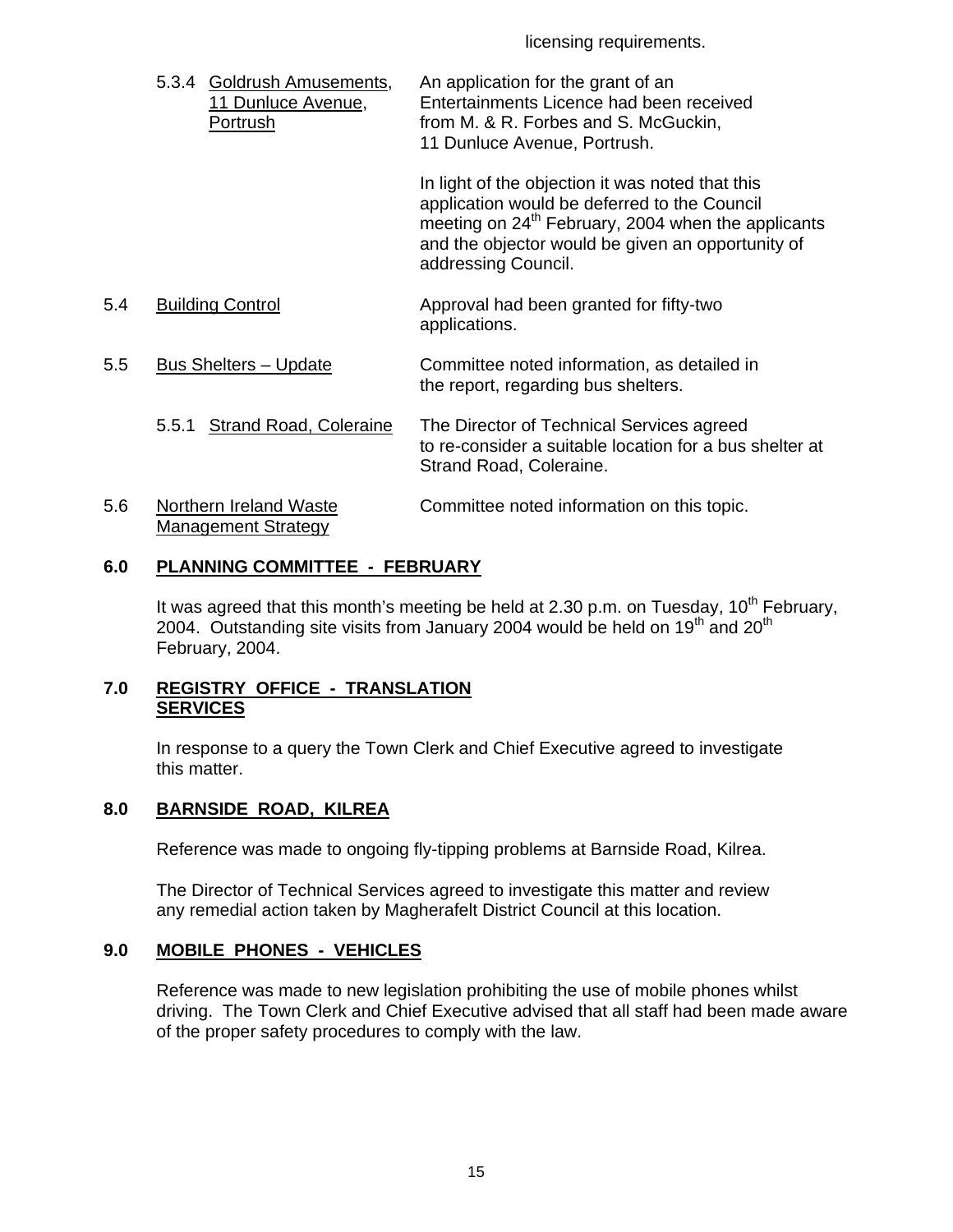#### **PLANNING COMMITTEE**

## **10th February, 2004.**

| <b>Present:</b>                                     | Councillor W. J. Watt in the Chair                                                                                       |                                                                                                           |  |
|-----------------------------------------------------|--------------------------------------------------------------------------------------------------------------------------|-----------------------------------------------------------------------------------------------------------|--|
|                                                     | The Mayor, Councillor R. D. Stewart                                                                                      |                                                                                                           |  |
|                                                     | <b>Aldermen</b>                                                                                                          |                                                                                                           |  |
|                                                     | E. T. Black (Mrs.)<br>W. T. Creelman                                                                                     | <b>B.</b> Leonard<br>W. J. McClure                                                                        |  |
|                                                     | <b>Councillors</b>                                                                                                       |                                                                                                           |  |
|                                                     | C. S. Alexander (Ms.)<br>O. M. Church (Mrs.)<br>J. J. Dallat<br>T. J. Deans<br>$($ ltem 1.0 $)$<br>E. P. Fielding (Mrs.) | E. A. Johnston (Mrs.)<br>W. A. King<br>D. McClarty<br>G. L. McLaughlin<br>R. A. McPherson<br>A. McQuillan |  |
| Also in<br>Attendance:                              | Representatives from the Planning Service -<br>Mr. P. Duffy and Mr. G. Walker                                            |                                                                                                           |  |
| Officers in<br>Attendance:                          | Administrative Officer and Administrative Assistant                                                                      |                                                                                                           |  |
| Apologies:                                          | The Deputy Mayor, Councillors Barbour and Hillis                                                                         |                                                                                                           |  |
| DI ANNINIO ADDIJOATIONI NO OMOOOMOJAM<br>$\sqrt{ }$ |                                                                                                                          |                                                                                                           |  |

#### **1.0 PLANNING APPLICATION NO. C/2003/0374/F ERECTION OF 6 NO. DWELLING HOUSES AND 3 NO. APARTMENTS AT 11 ST. PATRICK'S AVENUE, COLERAINE FOR MR. R. BELL**

 The Administrative Officer advised members that a request had been received for a representative from St. Patrick's Avenue to address Committee regarding the local residents' objections to the proposals being misrepresented at the January Planning Committee Meeting (copy of letter previously supplied).

Mrs. J. Sturgeon addressed Committee, outlined the history of the application and expressed concerns relating to the over-development of the site. It was noted that the Divisional Planning Manager was at present investigating a formal complaint from the residents of St. Patrick's Avenue concerning this application.

Following a full discussion it was agreed:

 That an office meeting be arranged with the Divisional Planning Manager, Council members, objectors and the developers.

It was noted that the Divisional Planning Manager would be contacted regarding holding a decision on this application.

## **2.0 PLANNING APPLICATIONS**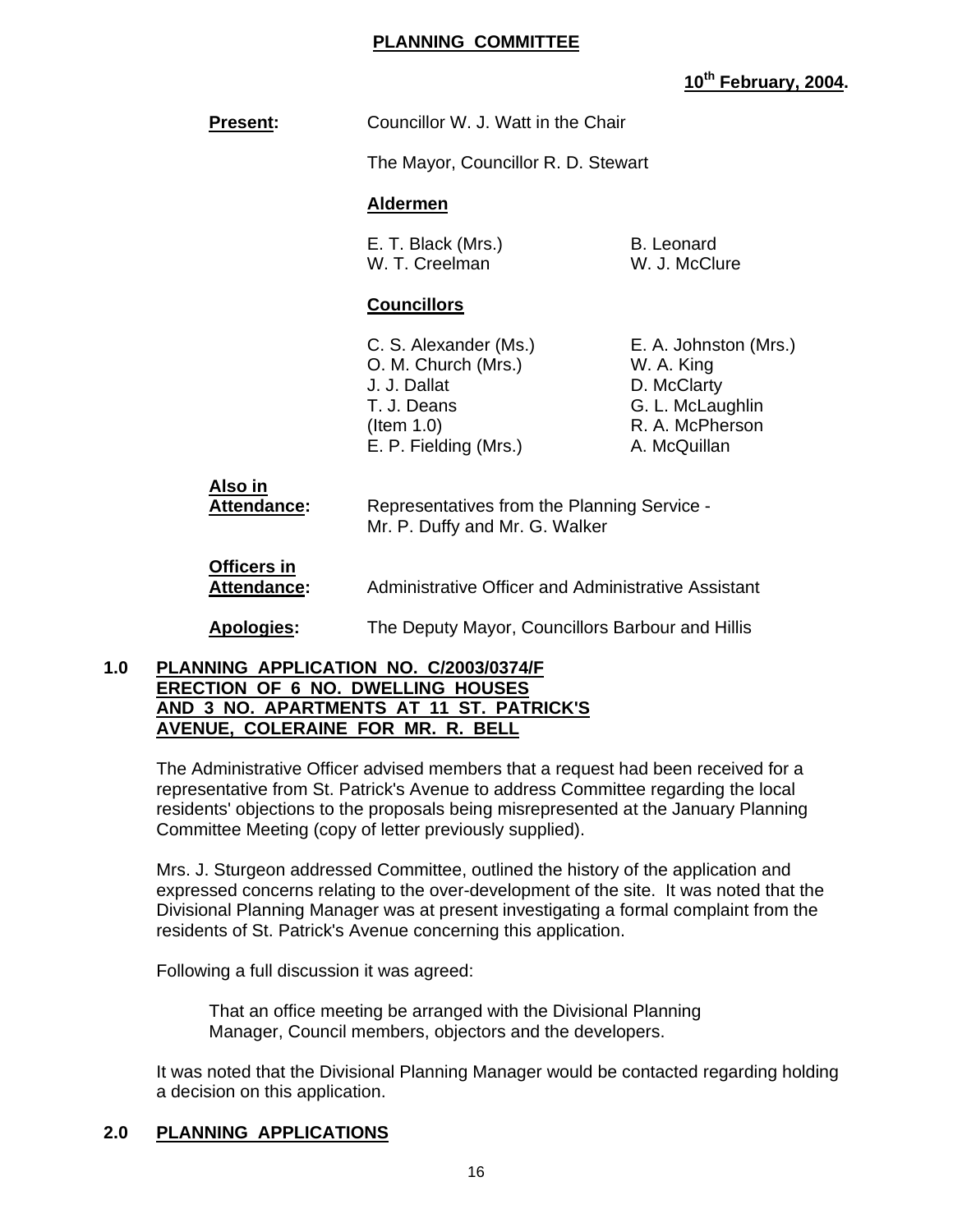A list of ninety-one applications was considered (previously supplied).

## **Applications Deferred from Previous Meeting**

2.1 Application No. D1 C/2001/0962/F Erection of 17 no. apartments at Nos. 1, 2 and 3 Bath Terrace, Portrush for Mr. A. Stewart

The opinion of the Planning Service was to approve.

Following discussion it was agreed:

 That the application be deferred to facilitate referral to BDP Planning for examination before deciding whether it should be forwarded to the Planning Management Board for consideration.

2.2 Application No. D2 C/2003/0152/F Demolition of existing buildings and erection of two semi-detached dwellings - two-and-a-half storey with integral garages at 69 Strand Road, Portstewart for NM Developments

The opinion of the Planning Service was to approve.

It was proposed by Councillor Ms. Alexander and seconded by Councillor Mrs. Church:

> That the application be refused.

On being put to the Meeting the proposal was carried, twelve members voting in favour and no one voting against.

2.3 Application No. D3 C/2003/0602/F Erection of replacement dwelling and detached garage (amended scheme) at 38 Dunluce Road, Bushmills for Mr. and Mrs. D. Purcell

2.4 Application No. D4 C/2003/0738/F Erection of dwelling and garage adjacent to 31 Agivey Road, Kilrea for PRH Construction

2.5 Application No. D5 C/2003/0739/F Proposed replacement dwelling at 31 Agivey Road, Kilrea for **PRH Construction** 

2.6 Application No. D6 C/2003/0801/F Balcony to rear elevation to form fire The opinion of the Planning Service was to approve.

Satisfactory amended plans had been received and it was agreed that the application be approved.

The opinion of the Planning Service was to approve.

It was agreed that the application be approved.

The opinion of the Planning Service was to approve.

It was agreed that the application be approved.

The opinion of the Planning Service was to approve.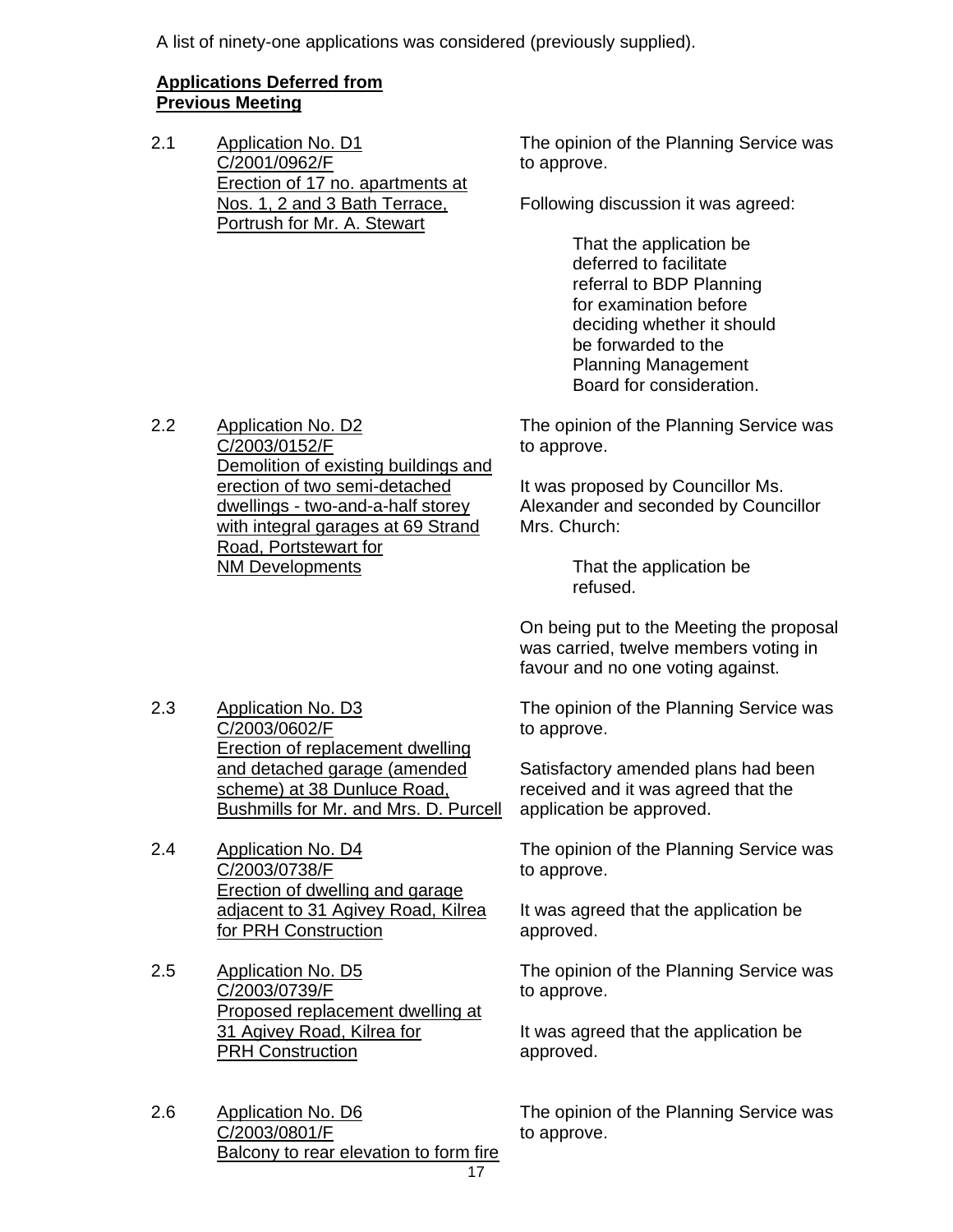escape at 55 Ballintrae Park for Mr. B. Gray

- 2.7 Application No. D7 C/2003/0837/O Site for dwelling 300m south-west of 46 Glebe Road, Castlerock for Mr. J. Smyth
- 2.8 Application No. D8 C/2003/0857/F 2 no. townhouses to replace existing dwelling at 2 High Road, Portstewart for Orianna Investments Ltd.
- 

## **NEW APPLICATIONS**

- 2.10 Application No. 2 C/2002/1127/F Provision of new jetty (access from 7-21 Ardbanna Terrace) for private use only of owners of new apartments to be constructed at 7 - 21 Ardbanna Terrace, Mountsandel Road, Coleraine (section of River Bann, approx. 5m from western boundary) for O'Kane & Devine Construction Ltd.
- 2.11 Application No. 4 C/2003/0406/O Site for dwelling and garage adjacent to 109 Craigmore Road, Ringsend, Coleraine for Mr. M. O'Kane
- 2.12 Application No. 8 C/2003/0950/F Installation of low ropes course in fenced off area with floodlighting for outdoor pursuits at Woodhall Residential Centre, 27 Moneygran Road, Kilrea for N.E.E.L.B.
- 2.13 Application No. 9 C/2003/0959/F New Restaurant development at 3b - 3d The Promenade, Portstewart for Portstewart Developments

It was agreed that the application be approved.

The opinion of the Planning Service was to approve.

It was agreed that the application be approved.

The opinion of the Planning Service was to approve.

It was agreed that the application be approved.

2.9 Site Meetings **It was noted that site meetings, including** deferrals from January, would take place on  $23^{\text{rd}}$ ,  $24^{\text{th}}$  and  $25^{\text{th}}$  February, 2004.

> The opinion of the Planning Service was to approve.

> It was agreed, eight members voting in favour and two members voting against, that the application be approved.

> The opinion of the Planning Service was to refuse.

It was agreed that the application be deferred for one month to facilitate a Council site visit.

The opinion of the Planning Service was to approve.

It was agreed that the application be deferred for one month to facilitate a Council site visit.

The opinion of the Planning Service was to approve.

It was agreed that the application be deferred for one month to facilitate a Council site visit.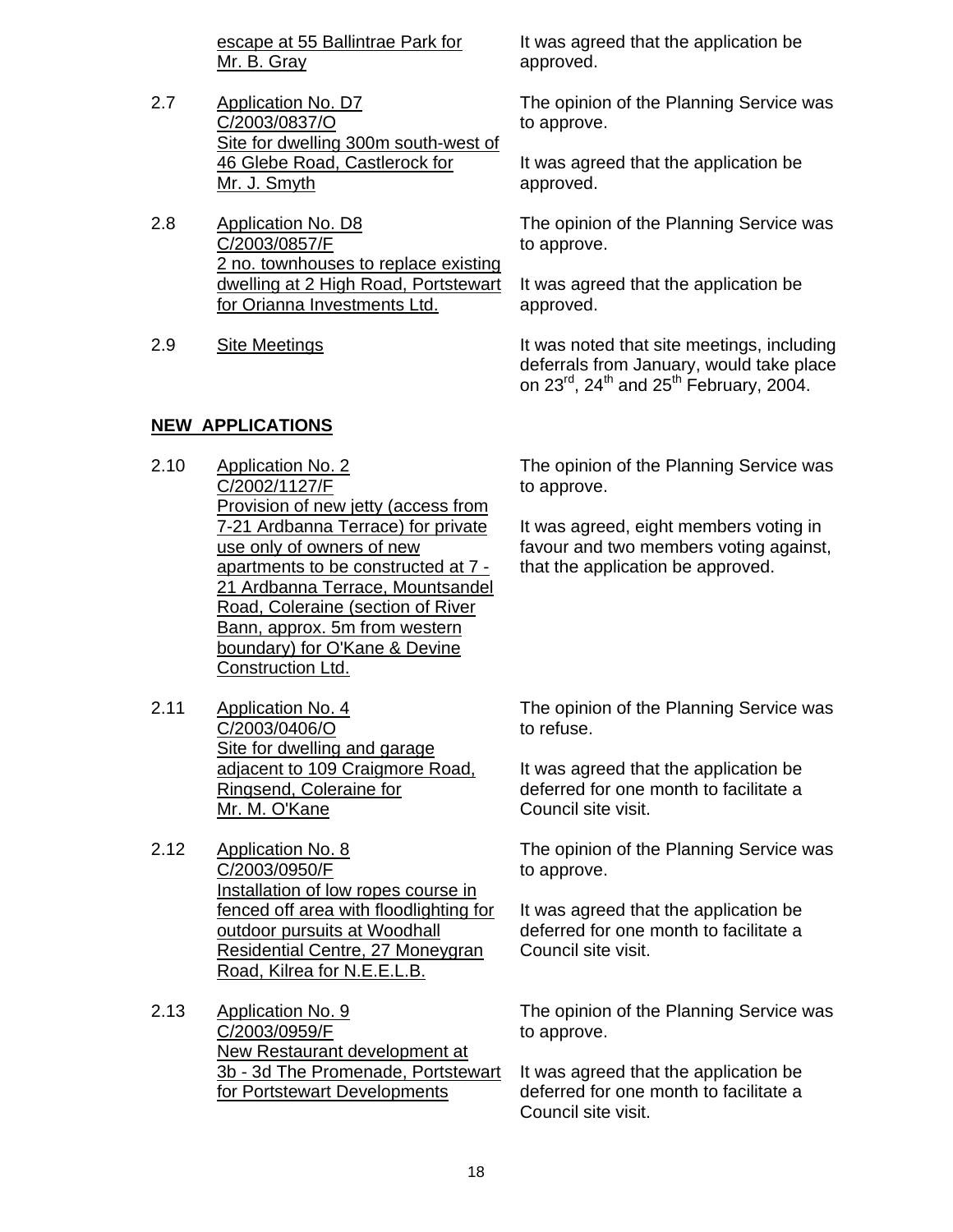- 2.14 Application No. 14 C/2003/1027/F Change of house type at Site Nos. 17, 18, 19, 32 and 34 Hopefield Development (opposite Cormanagh Court/Hopefield Park), Portrush for Tara Homes
- 2.15 Application No. 16 C/2003/1070/O Site for retirement dwelling 200m north of 17 Craigahulliar Road, Portrush for Mr. R. McCaughern
- 2.16 Application No. 18 C/2003/1079/F Proposed 6 no. apartments at 87/89 Strand Road, Portstewart for Mr. S. Forde
- 2.17 Application No. 19 C/2003/1092/O Proposed housing development incorporating detached, semidetached, terraced blocks and apartments adjacent to and to the rear of No. 1 Atlantic Road, Coleraine for Mr. G. Mullan
- 2.18 Application No. 23 C/2003/1121/F Erection of 22 no. detached dwellings, 6 no. semi-detached dwellings, 7 no. town houses, 4 no. apartments on lands with outline approval (C/1998/0169) including amendment to approved roads and drainage details south of Rockland Gardens and Rockland Drive, Portstewart for Seahaven **Developments**
- 2.19 Application No. 27 C/2003/1156/O Site for dwelling at Glenkeen Road (adjacent to No. 58), Aghadowey for Mrs. E. Allen
- 2.20 Application No. 38 C/2003/1239/O

The opinion of the Planning Service was to approve.

It was agreed that the application be deferred for one month to facilitate an office meeting.

It was also agreed that the Developers be requested to cease work until the ground levels are clarified.

The opinion of the Planning Service was to refuse.

It was agreed that the application be deferred for one month to facilitate a Council site visit.

The opinion of the Planning Service was to refuse.

It was agreed that the application be deferred for one month to facilitate an office meeting.

The opinion of the Planning Service was to approve.

It was agreed that the application be approved subject to a condition restricting the Shellbridge Park access to pedestrians and cyclists only.

The opinion of the Planning Service was to refuse.

It was agreed that the application be deferred for one month to facilitate an office meeting.

The opinion of the Planning Service was to refuse.

It was agreed that the application be deferred for one month to facilitate a Council site visit.

The opinion of the Planning Service was to refuse.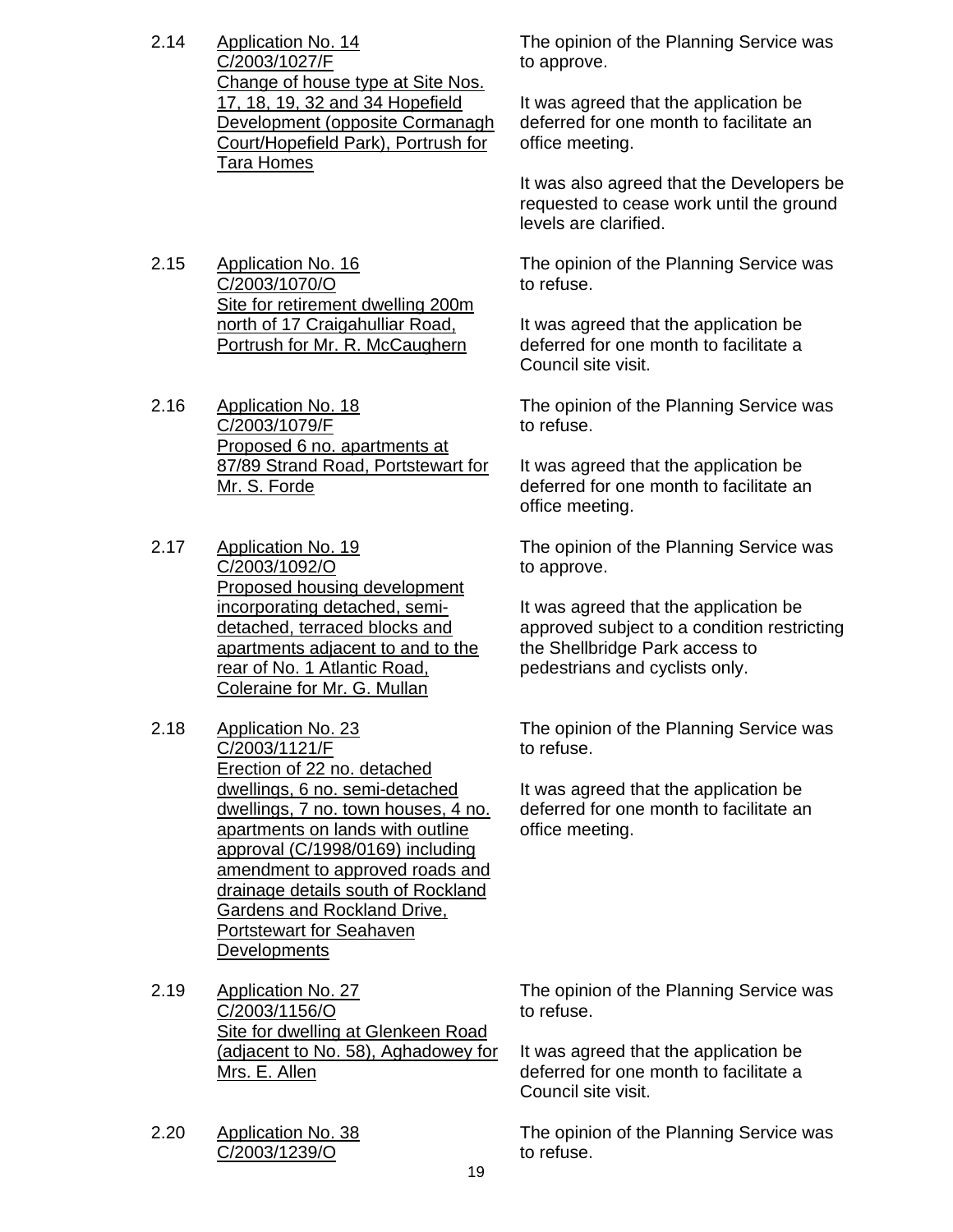2.21 Application No. 40 C/2003/1242/O Site for dwelling at rear of 135 Carrowreagh Road, Garvagh for Mr. H. McFetridge

New dwelling to rear of 45 Bridge

2.22 Application No. 51 C/2003/1270/O Dwelling and garage adjacent to 17 Ballymenagh Road, Garvagh for Mr. G. Boyce

2.23 Application No. 52 C/2003/1274/O Site for dwelling and garage to the rear of 3 Ballystrone Road, Macosquin for Mr. T. Cochrane

- 2.24 Application No. 53 C/2003/1275/O Site for dwelling and garage opposite 47 Drumeil Road, Aghadowey for Mr. McAfee
- 2.25 Application No. 57 C/2003/1282/F Alterations/additions to house (first floor side extension) at 15 Portrush Road, North Mullaghacall, Portstewart for Mr. and Mrs. C. **Warwick**
- 2.26 Application No. 58 C/2003/1284/O Site for dwelling adjacent to 24 Kilmoyle Road, Ballybogey for Mr. K. Brogan
- 2.27 Application No. 61 C/2003/1289/F Two detached dwellings, one with detached garge and access to Kurin Road, adjacent to 54 Kurin Road, Garvagh for Mr. E. Holmes
- 

Street, Kilrea for J. and M. McAllister It was agreed that the application be deferred for one month to facilitate a Council site visit.

> The opinion of the Planning Service was to refuse.

It was agreed that the application be deferred for one month to facilitate a Council site visit.

The opinion of the Planning Service was to refuse.

It was agreed that the application be deferred for one month to facilitate a Council site visit.

The opinion of the Planning Service was to refuse.

It was agreed that the application be deferred for one month to facilitate a Council site visit.

The opinion of the Planning Service was to refuse.

It was agreed that the application be deferred for one month to facilitate a Council site visit.

The opinion of the Planning Service was to refuse.

It was agreed that the application be deferred for one month to facilitate an office meeting.

The opinion of the Planning Service was to refuse.

It was agreed that the application be deferred for one month to facilitate a Council site visit.

The opinion of the Planning Service was to refuse.

It was agreed that the application be deferred for one month to facilitate an office meeting.

2.28 Application No. 62 The opinion of the Planning Service was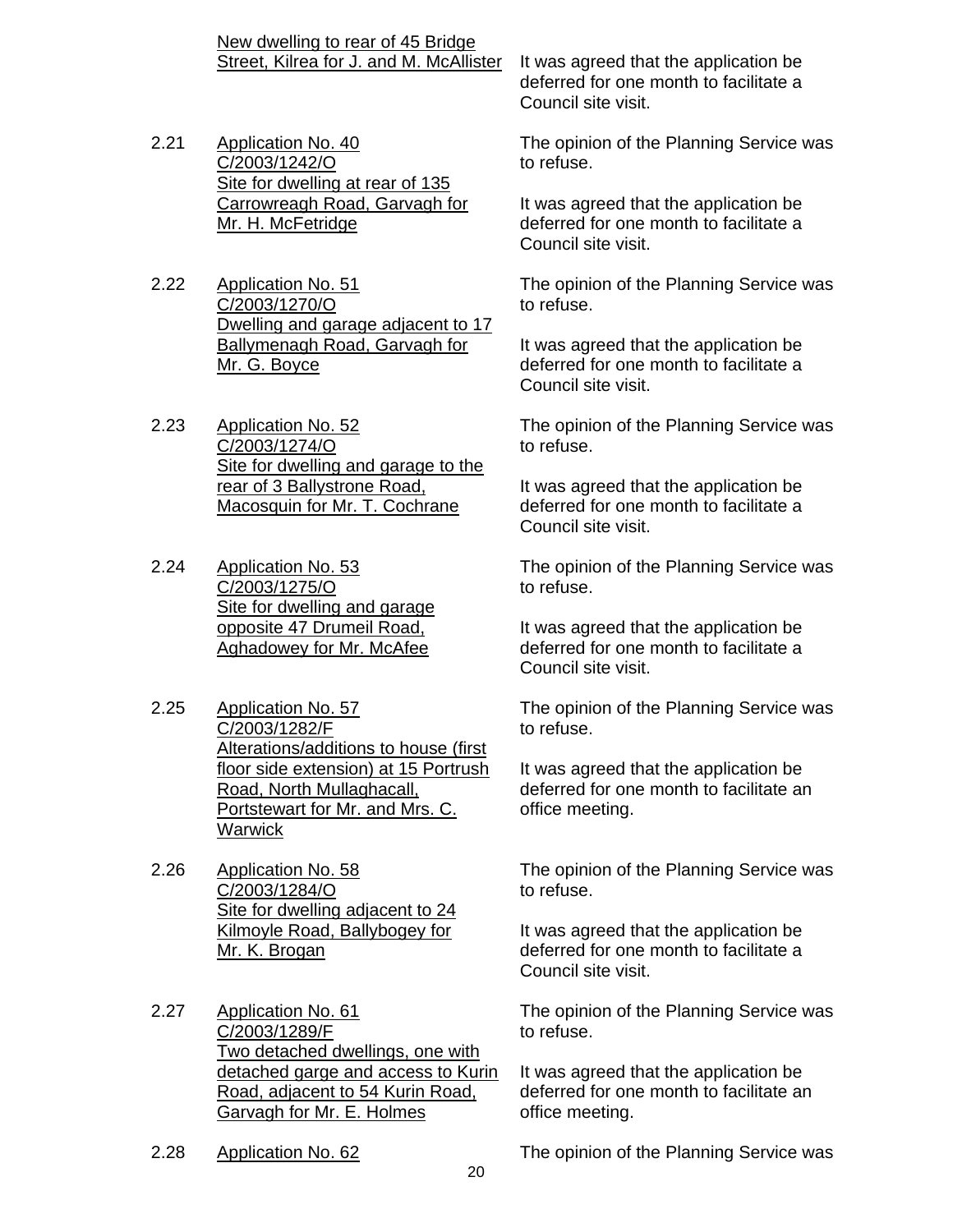C/2003/1292/F Erection of dwelling with detached garage at Fort Road, Garvagh (opposite No. 31) for Mr. B. Turner

- 2.29 Application No. 66 C/2003/1312/O Dwelling and garage adjacent to 130 Craigmore Road, Ringsend for Mr. H. Henry
- 2.30 Application No. 67 C/2003/1313/O Dwelling and garage west of 125 Craigmore Road, Ringsend for Mr. H. Henry
- 2.31 Application No. 69 C/2003/1318/O Proposed dwelling at Killyvalley Road, Garvagh for Mr. Henry
- 2.32 Application No. 70 C/2003/1321/O Site for two-storey dwelling with detached garage at Dunboe Road, 250m south-east of Sconce Road/Dunboe Road junction, Coleraine for Mr. D. Norris
- 2.33 Application No. 73 C/2003/1328/O Site for dwelling opposite 18 Ballyhome Road, Coleraine for Mr. S. McClure
- 2.34 Application No. 78 C/2003/1339/O Site for dwelling and garage to rear of 88 Mullaghinch Road, Aghadowey for Mr. G. McAuley

Application No. 79 C/2003/1340/O Site for dwelling and garage adjacent to 88 Mullaghinch Road, Agahdowey for Mr. G. McAuley

Application No. 80 C/2003/1341/O

to refuse.

It was agreed that the application be deferred for one month to facilitate a Council site visit.

The opinion of the Planning Service was to refuse.

It was agreed that the application be deferred for one month to facilitate a Council site visit.

The opinion of the Planning Service was to refuse.

It was agreed that the application be deferred for one month to facilitate a Council site visit.

The opinion of the Planning Service was to refuse.

It was agreed that the application be deferred for one month to facilitate a Council site visit.

The opinion of the Planning Service was to refuse.

It was agreed that the application be deferred for one month to facilitate a Council site visit.

The opinion of the Planning Service was to refuse.

It was agreed that the application be deferred for one month to facilitate a Council site visit.

The opinion of the Planning Service was to refuse the three applications.

It was agreed that the applications be deferred for one month to facilitate an office meeting.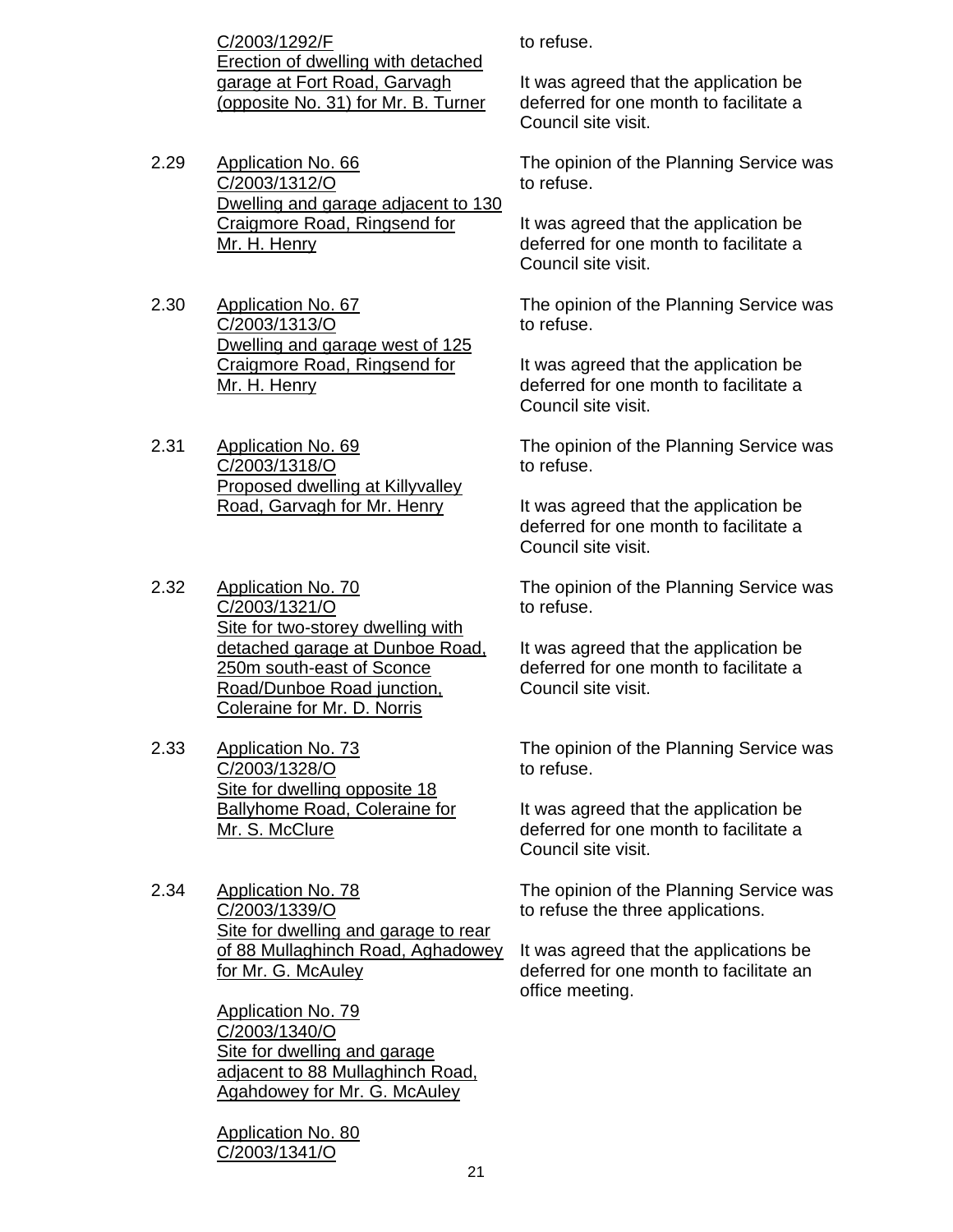Site for dwelling and garage to rear of 88 Mullaghinch Road, Aghadowey for Mr. G. McAuley

2.35 Application No. 83 C/2003/1350/O Site for dwelling north-west of No. 33 Ballytober Road, Bushmills for Mr. J. Cochrane

The opinion of the Planning Service was to refuse.

It was agreed that the application be deferred for one month to facilitate a Council site visit.

## **3.0 PLANNING SERVICE REPRESENTATIVES**

 The Chairman congratulated Mr. Paul Duffy on his promotion and welcomed Mr. Graham Walker to his first meeting of Committee.

#### **4.0 BALANCED COMMUNITIES - FORMATION OF REVIEW GROUP**

Consideration was given to the Town Clerk and Chief Executive's Report on Balanced Communities - Formation of Review Group (previously supplied).

The Review Group would be specifically charged with identifying and examining a range of potential mechanisms to seek to moderate and manage the development of second/investment homes in the Borough.

Membership would be sought on the following basis with perhaps no more that two members from each organisation:

- Causeway Coast Communities Consortium
- Portstewart Community Vision
- Planning Service Department of the Environment
- Department for Regional Development
- Department for Social Development/Northern Ireland Housing Executive/ appropriate Housing Associations
- Department of Finance and Personnel
- University of Ulster
- Elected Members Coleraine Borough Council

 Following discussion it was agreed, eight members voting in favour and seven members voting against, that the following members be appointed to the Review Group:

> The Chairman and Vice Chairman of the Planning Committee (Councillor Watt and Councillor McQuillan) and Councillors Ms. Alexander and Dallat.

#### **5.0 MANAGEMENT BOARD REFERRAL - SITE FOR LOCAL RETAIL CENTRE, ACCESS ROAD AND ASSOCIATED PARKING AT BALLAGHMORE ROAD, PORTBALLINTRAE - MR. S. SWEENEY**

 Read letter from the Planning Service advising members that The Management Board had reviewed the above referral and had concluded that planning permission for the proposed development should not be granted.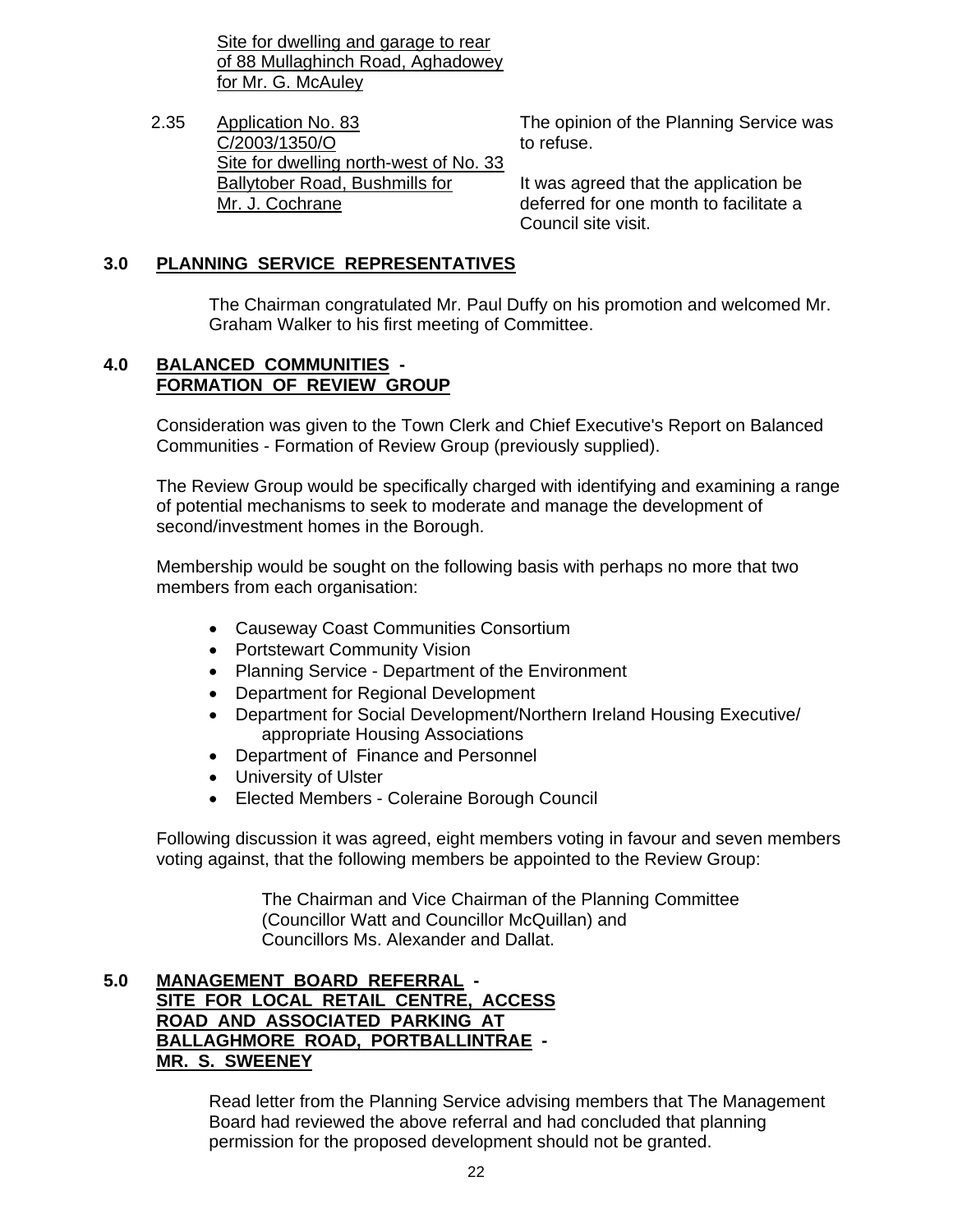Noted.

## **6.0 THE PLANNING (NORTHERN IRELAND) ORDER 1991 - APPEAL AGAINST ENFORCEMENT NOTICE - ALLEGED UNAUTHORISED ERECTION OF A BUILDING AT 11 ASHBOURNE PARK, COLERAINE - MRS. J. TOSH**

 Read letter from the Planning Appeals Commission advising members that an appeal had been received against the above enforcement notice and invited comments.

Following discussion it was agreed:

That Council support the enforcement action.

#### **7.0 ENVIRONMENT AND HERITAGE SERVICE - SALMON LEAP INN AND RESTAURANT, COLERAINE**

Read letter from the Environment and Heritage Service in reply to Council's request with regard to the 'spot listing' of the old part of the Salmon Leap Inn and Restaurant.

It was noted that the Environment and Heritage Service had commissioned an adhoc second survey of the building.

Following discussion it was agreed that the Administrative Officer write to the Environment and Heritage Service stressing the urgency of the matter.

#### **8.0 RAIL 21**

Read letter from Rail 21 advising members of a meeting to be held at 11.00 a.m. on Saturday, 14<sup>th</sup> February, 2004 in the Council Offices, Ardeevin, Ballymena.

The main purpose of the meeting would be to express Rail 21's views and concerns about the future of the "non-core" railway lines which are currently subject to review by the DRD.

It was agreed that the following members attend:

 Alderman McClure Councillors Dallat and McClarty

#### **9.0 FIREMEN - INJURED**

 Reference was made to the recent incident whereby two firemen were injured when fighting a fire at Dhu Varren, Portrush.

 It was agreed that the Town Clerk and Chief Executive write to the firemen expressing Council's regret at the incident and convey best wishes for a speedy recovery.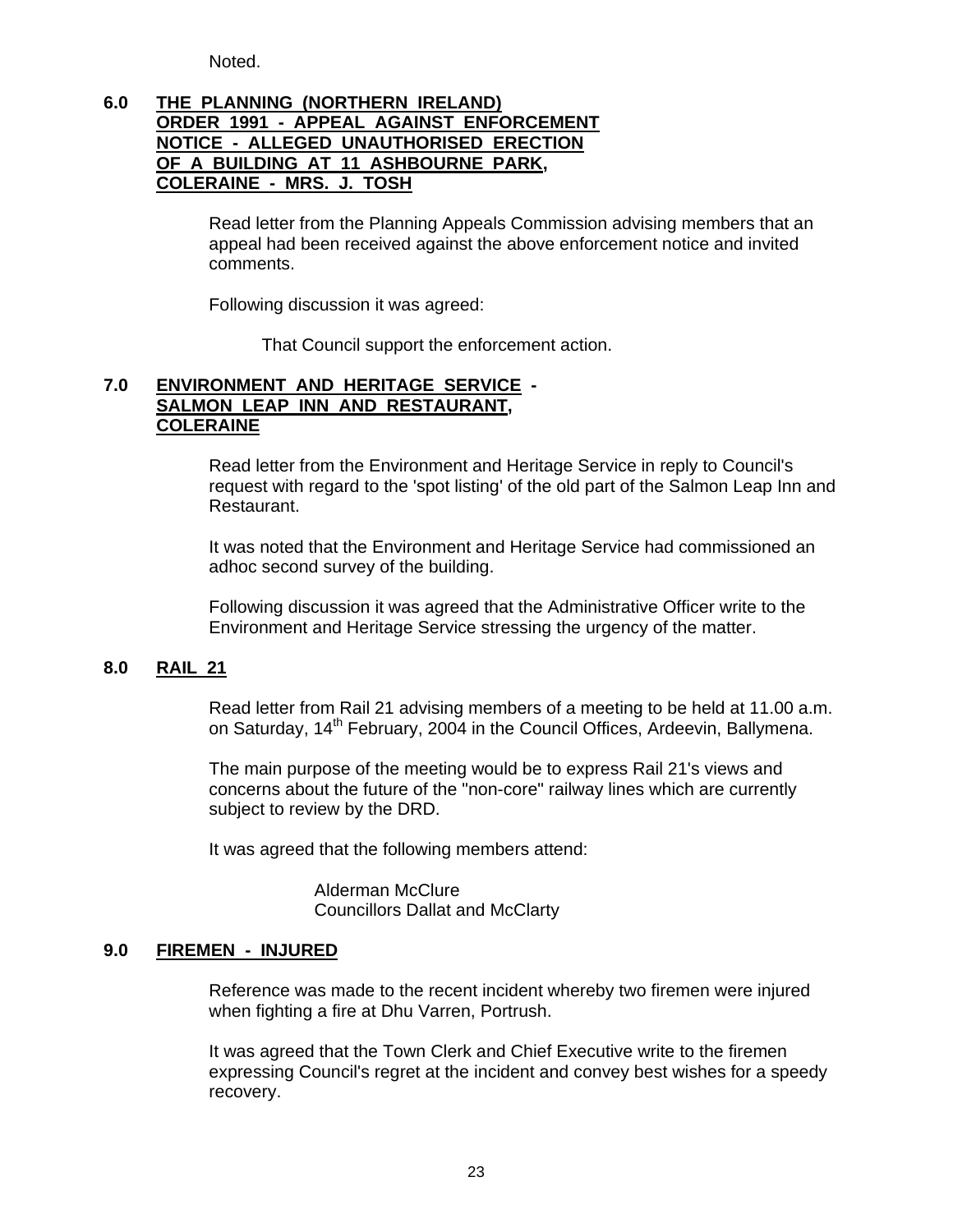#### **POLICY AND DEVELOPMENT COMMITTEE**

# **17th February, 2004**

**Present:** Councillor E. A. Johnston (Mrs.), in the Chair

The Mayor, Councillor R. D. Stewart

The Deputy Mayor, Councillor E. M. Mullan

## Aldermen

P. E. A. Armitage (Mrs.) B. Leonard<br>E. T. Black (Mrs.) B. W. J. McClure  $E.$  T. Black (Mrs.) W. T. Creelman

**Councillors**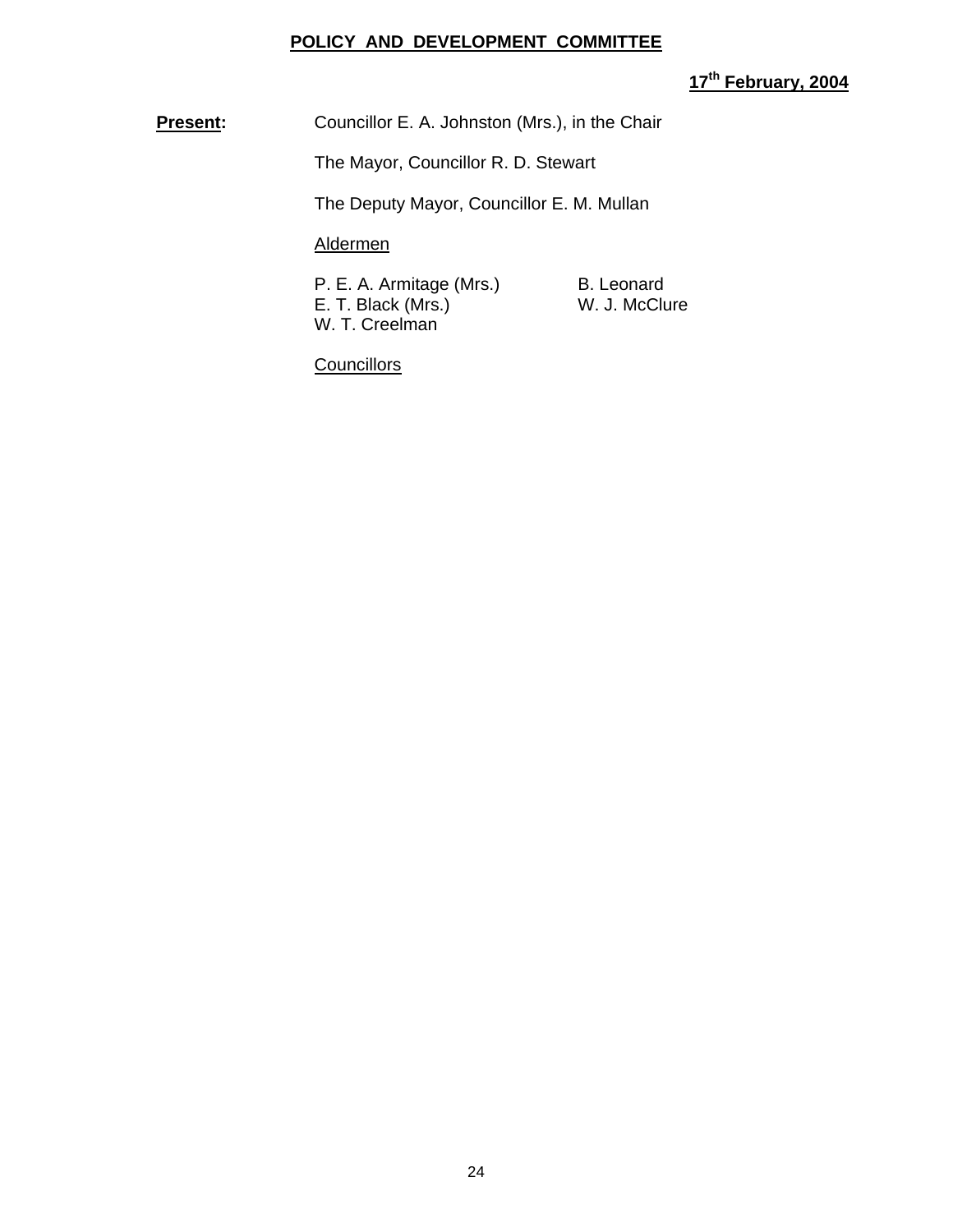C. S. Alexander (Ms.)

D. D. Barbour

O. M. Church (Mrs.)

J. J. Dallat

T. J. Deans

E. P. Fielding (Mrs.)

W. A. King G. L. McLaughlin (Items 1.0 – 14.0) R. A. McPherson A. McQuillan W. J. Watt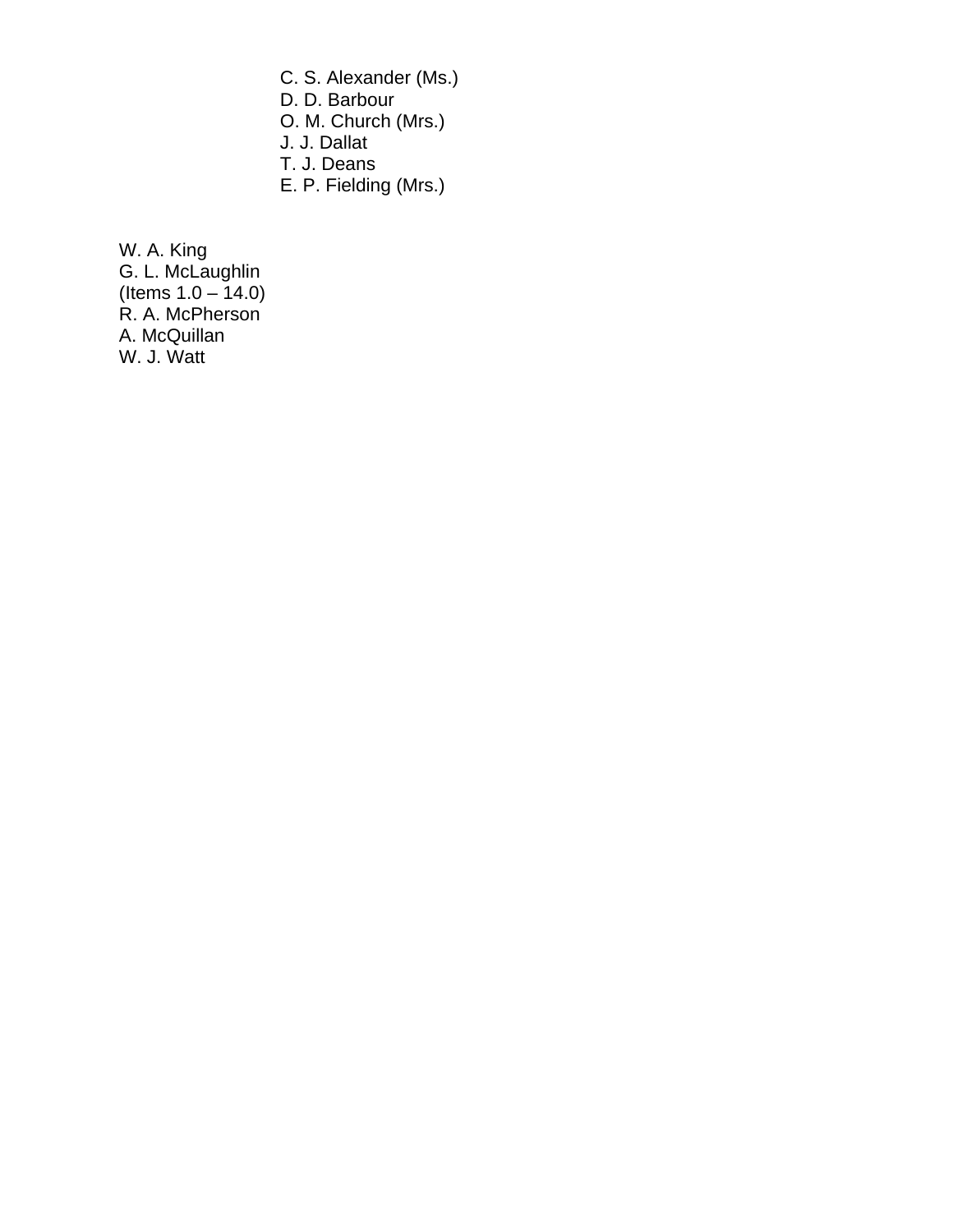**Officers in** Town Clerk and Chief Executive, Director of Corporate Services, Head of Development Services, Services Officer (Items 1.0 – 4.0), Economic Development Manager (Items 1.0 – 4.0), Tourism Manager (Items  $1.0 - 7.0$ ), Finance Officer (Items  $1.0 - 4.0$ ), Policy Development Officer, Administrative Officer and Administrative Assistant

#### **Apologies:** Councillors Bradley and Hillis

#### **1.0 DEVELOPMENT SERVICES REPORT**

The Report of the Head of Development Services was considered (previously supplied).

Matters arising:

| 1.1 | Marketing Plan for the Coleraine<br><b>Borough</b> | The Chairperson welcomed Mr. Peter<br>Thompson, Tourism Manager, who was<br>in attendance to present an overview of<br>the Draft Marketing Plan for 2004-2006<br>(previously supplied).                                                                                                   |
|-----|----------------------------------------------------|-------------------------------------------------------------------------------------------------------------------------------------------------------------------------------------------------------------------------------------------------------------------------------------------|
|     |                                                    | During the ensuing discussion the<br>Tourism Manager answered members'<br>questions and it was noted that the<br>Special Meeting being held on 19 <sup>th</sup><br>February to consider the Causeway<br>Coast and Glens Tourism Masterplan<br>would address many of members'<br>concerns. |
| 1.2 | <b>Coleraine CCTV Scheme</b>                       | Committee noted information on the<br>running costs and contributions towards<br>this scheme for 2001-2003, as detailed<br>in the report.                                                                                                                                                 |
|     |                                                    | Estimated costs for 2003-2004 supplied<br>by Safer Coleraine, including a proposal<br>to install four new cameras, would<br>amount to a total of £61,408 and it was<br>proposed that these costs would be met<br>on a 50:50 basis between Council and<br>the private sector.              |
|     |                                                    | It was therefore recommended:                                                                                                                                                                                                                                                             |
|     |                                                    | That Council contribute £30,704 to<br>Safer Coleraine towards the<br>running costs of Coleraine CCTV<br>Scheme for the period December<br>2003 - November 2004.                                                                                                                           |

One abstention from the recommendation was recorded for Alderman Leonard.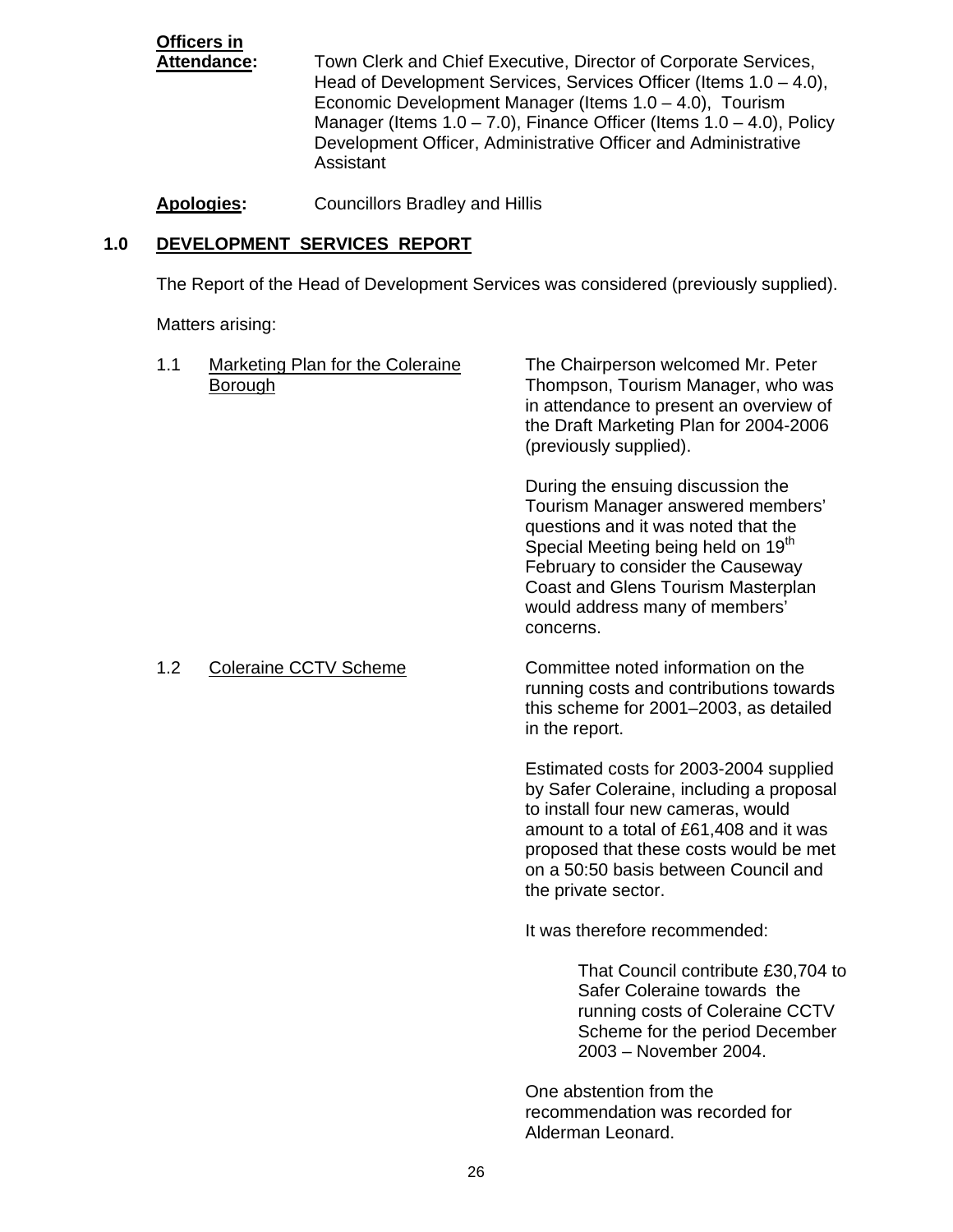#### 1.3 Expansion of CCTV Recommended:

 That the following members be nominated to comprise a group from the Bann and Skerries wards, to discuss the possible expansion of CCTV into Portstewart, Kilrea and Garvagh:

The Mayor The Deputy Mayor Alderman Mrs. Armitage Councillors Ms. Alexander, King and McQuillan

#### 1.4 Coleraine Tourist Information Members noted that Council had been Centre General Centre given notice to relocate by the owner of the Tourist Office at Railway Road and

 new premises were currently being sought. 1.5 Neighbourhood Renewal A Consultation Workshop on the draft implementation plan of the DSD for Neighbourhood Renewal in Regional Towns and Cities – 'People & Place' (previously supplied), would be held on 1<sup>st</sup> March, 2004 in the Lodge Hotel,

Coleraine from 1.00pm to 5.00pm. The document and a draft response would then be considered at the meeting of the Policy and Development Committee on 16<sup>th</sup> March, 2004.

Members interested in attending the workshop were asked to advise the Head of Development Services.

1.6 Pathways for Change The closing date for comment on this document had been extended and a seminar to consider the document would be held by NILGA on Thursday 25<sup>th</sup> March, 2004 at Craigavon Civic Centre from 9.15am to 1.45pm.

Recommended:

 That Councillors Dallat and Mrs. Johnston attend the NILGA seminar.

1.7 Broadband Update The Economic Development Manager was in attendance to present an update on the development of Broadband in the Borough.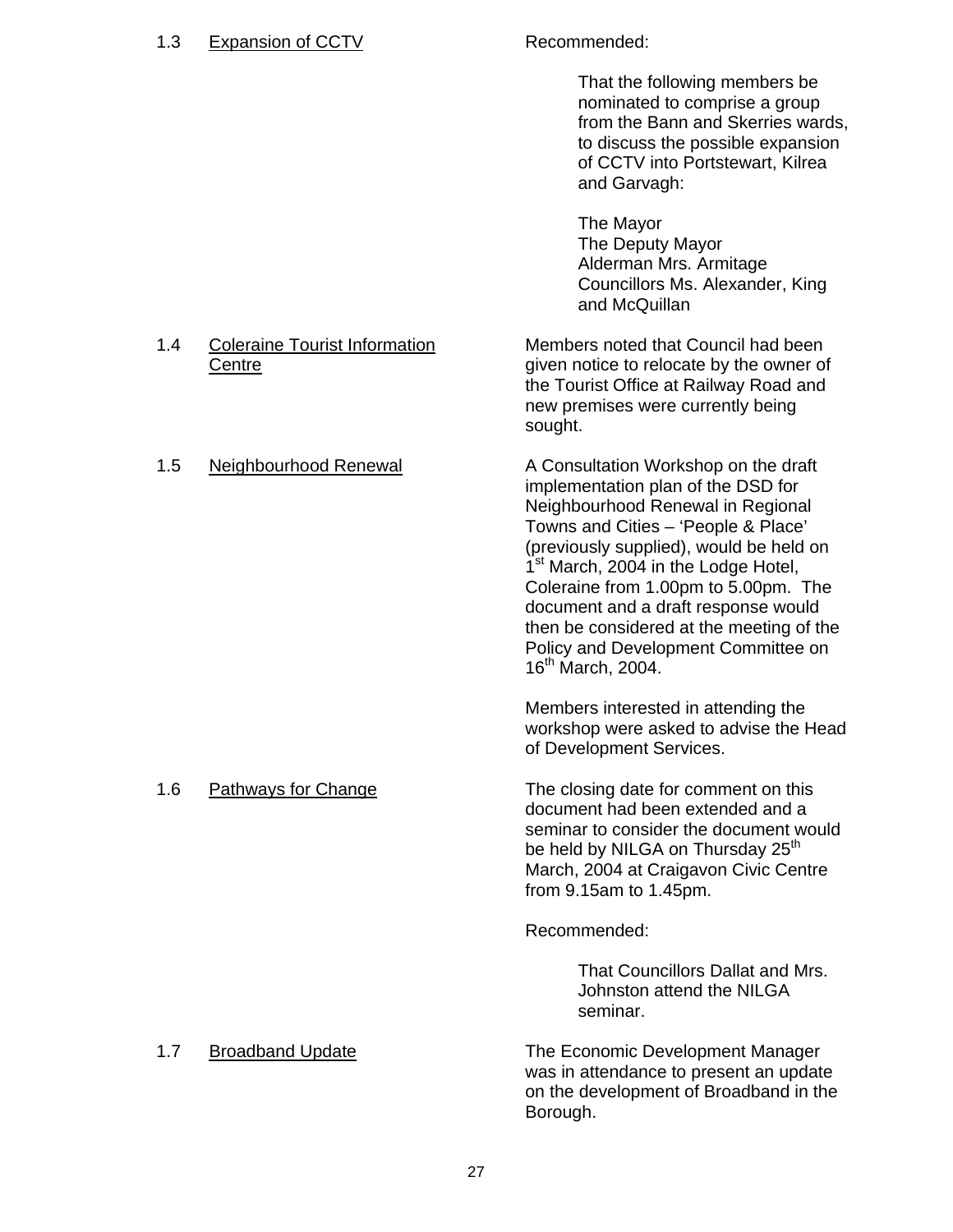|     |                                                       | During the ensuing discussion members<br>expressed their dismay at the high target<br>levels set by BT for rural areas with low<br>populations. They also congratulated the<br>Economic Development Manager on the<br>success of this initiative to date. |
|-----|-------------------------------------------------------|-----------------------------------------------------------------------------------------------------------------------------------------------------------------------------------------------------------------------------------------------------------|
| 1.8 | <b>Economic Development Update</b>                    | Members noted that a report on the<br>outcomes of the Building Sustainable<br>Prosperity Programme would be<br>presented at the meeting on 16 <sup>th</sup> March,<br>2004.                                                                               |
|     | Mid-term review of advice<br>1.8.1                    | An update prepared by Venture<br>International was circulated. A review<br>and recommendations on the way<br>forward would be presented at the<br>meeting on 16 <sup>th</sup> March, 2004.                                                                |
|     |                                                       | Noted.                                                                                                                                                                                                                                                    |
|     | 1.8.2 Tourism Masterplan                              | Members were reminded of the Special<br>Meeting being held on Thursday 19 <sup>th</sup><br>February at 5.30pm to consider this<br>document.                                                                                                               |
|     |                                                       | Noted.                                                                                                                                                                                                                                                    |
|     | 1.8.3 Funding for Farmers and<br><b>Farm Families</b> | Members noted that DARD would be<br>hosting a workshop on Monday 1 <sup>st</sup><br>March, 2004 from 7.00pm - 10.00pm in<br>the Bann Gallery.                                                                                                             |

## **2.0 CORPORATE SERVICES REPORT**

The Report of the Director of Corporate Services was considered (previously supplied).

Matters arising:

2.1 Tender for the Provision of Tenders had been received for the<br>Insurances and Associated three year period commencing 1<sup>st</sup> A three year period commencing  $1<sup>st</sup>$  April, Broking Services 2004 from the following brokers:

> Willis Ltd £393,286.84 Marsh (UK) Ltd £421,605.62

Recommended:

That the lowest tender from Willis Ltd be accepted in the sum of £393,286.84.

#### 2.2 Matters for Information

2.2.1 Members' Expenses Members noted a reminder that claims Claims **Claims for expenses must be submitted within**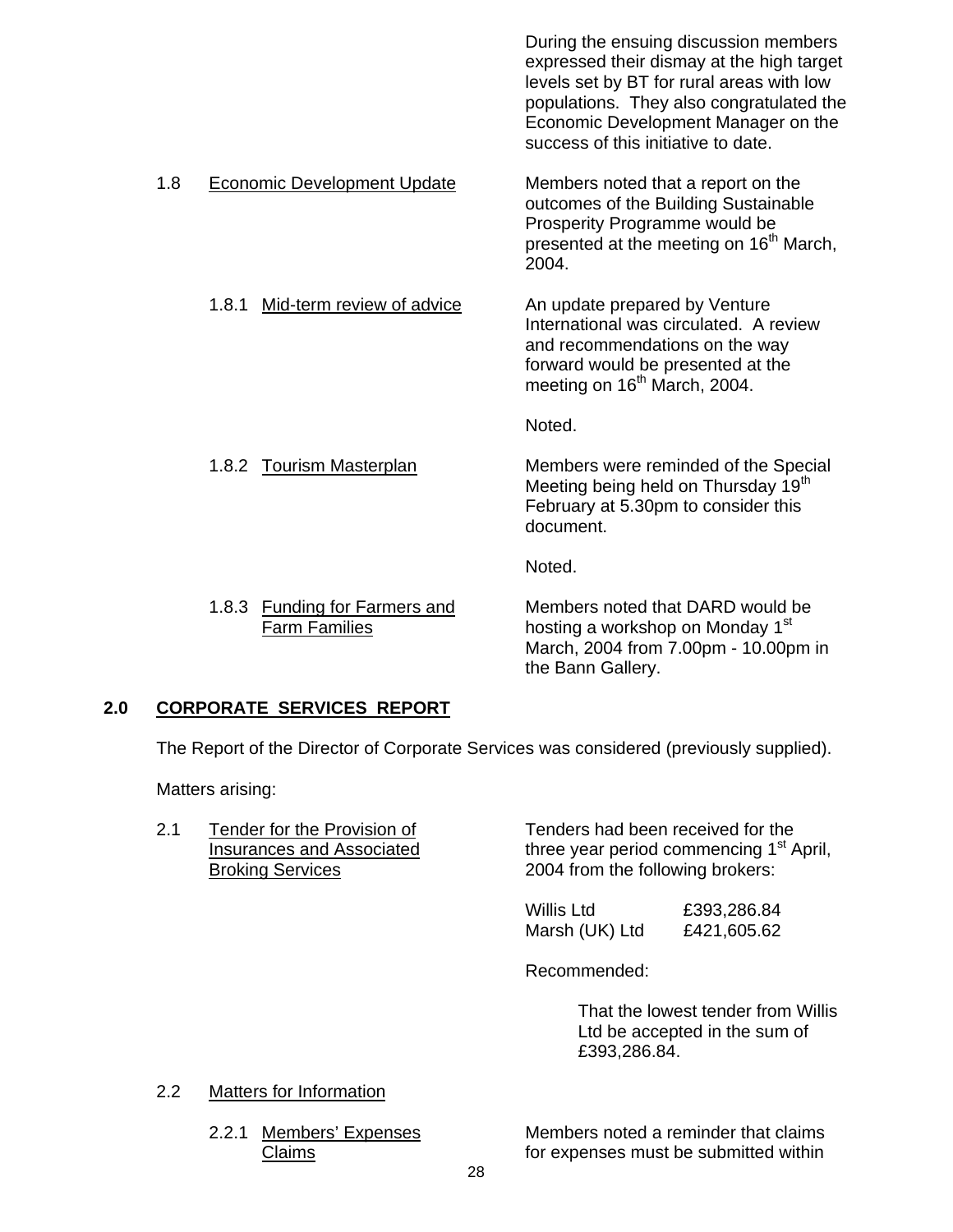three months from the date on which an approved duty was performed.

2.2.2 Seasonal Employment Riada Recruitment had been appointed to carry out recruitment for the 2004 season.

Noted.

2.2.3 Accounts Committee noted that creditors' payments for January 2004, as per lists circulated, had been issued as follows:

| Revenue A/C    | <b>Contract Contract Contract</b> | £ 289,738.26 |
|----------------|-----------------------------------|--------------|
| Capital A/C    | <b>Service Contract Contract</b>  | £ 482,886.20 |
| Petty Cash A/C | <b>Contract Contract Contract</b> | £ 225,002.29 |

#### **3.0 ANNUAL TENDERS**

Annual tenders for 2004/05 had been received as follows:

#### 3.1 Tender No 1 – Small Tools:

| <b>Tenderer</b>                          | Total $(E)$ |
|------------------------------------------|-------------|
| *J McLaughlin Ltd, Armagh                | 245.28      |
| Jamison & Green Ltd, Belfast             | 614.40      |
| *Christies Ltd, Coleraine                | 782.04      |
| *M J Toland Enterprises Ltd, Londonderry | 907.56      |

\*Incomplete tenders

#### Recommended:

That the tender from Jamison & Green be accepted for the supply of bulk orders and the tender from Christies Ltd for smaller orders.

#### 3.2 Tender No 2 – Timber:

| Tenderer                    | Total $(E)$ |
|-----------------------------|-------------|
| H & T Bellas Ltd, Coleraine | 746.52      |

Recommended:

That the tender from H & T Bellas be accepted.

#### 3.3 Tender No 3 – Electrical Work:

| Tenderer                       | Labour Rate per hour $(E)$ |            |        |
|--------------------------------|----------------------------|------------|--------|
| <b>Materials</b>               | Electrician                | Apprentice | $+ \%$ |
| A Maybin, Garvagh              | 10.50                      | 6.75       | 3      |
| Nevin Electrics, Coleraine     | 12.50                      | 6.50       | 5      |
| <b>RHK Davidson, Coleraine</b> | 13.00                      | 5.50       | 5      |
| $\sim$ $\sim$                  |                            |            |        |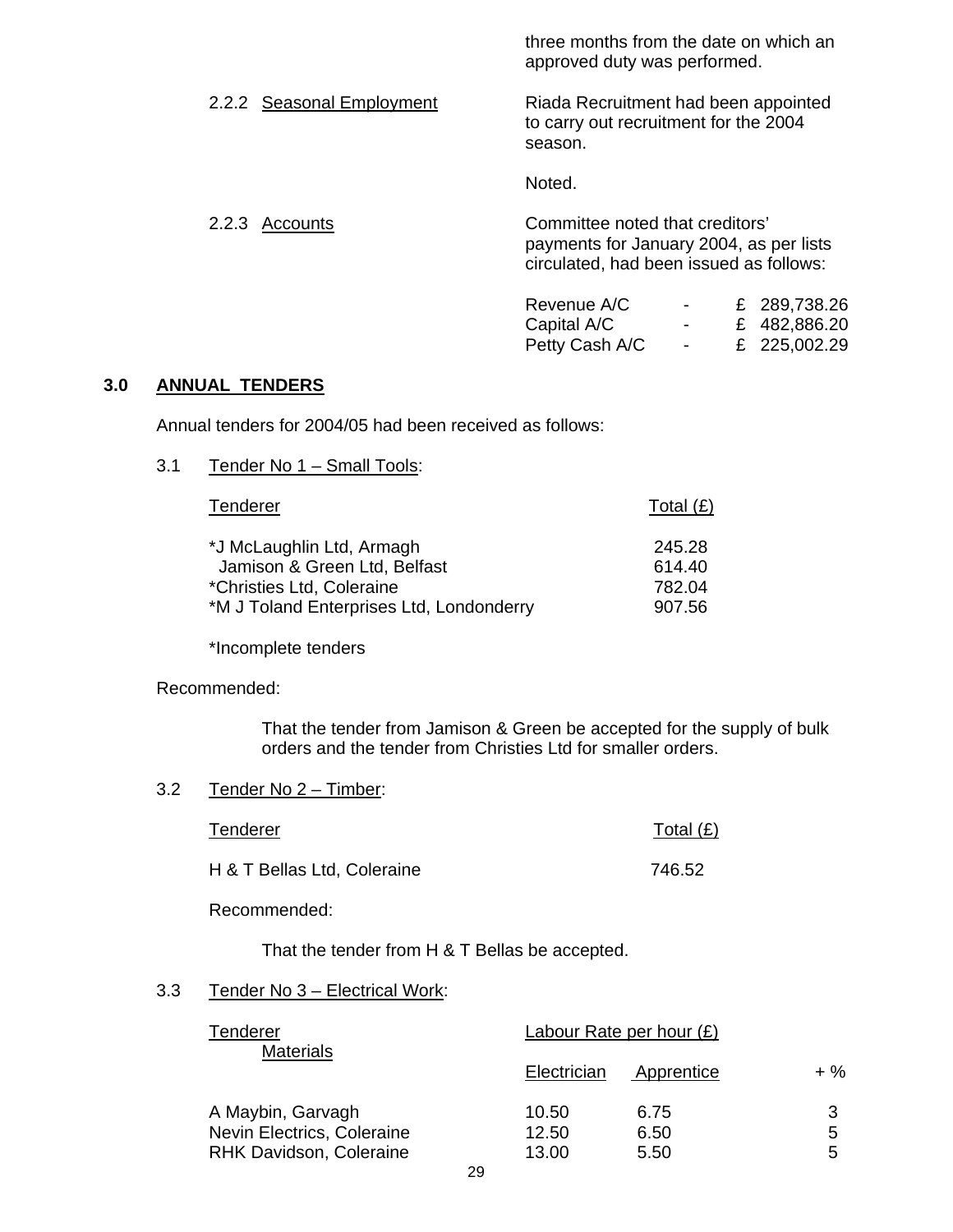| P&L Electrics, Limavady           | 14.50 | 9.85 |  |
|-----------------------------------|-------|------|--|
| <b>CMM Electrics, Toomebridge</b> | 16.60 | 7.00 |  |

Recommended:

 That tenders from A Maybin, Nevin Electrics and RHK Davidson be accepted

 for different aspects of work and that the remaining tenders be included to provide quotations for larger maintenance jobs under the public tender limit.

#### 3.4 Tender No 4 – Plumbing Work:

| Tenderer<br><b>Materials</b> | Labour Rate per hour $(E)$ |            |     |
|------------------------------|----------------------------|------------|-----|
|                              | Plumber                    | Apprentice | + % |
| P&H Services, Coleraine      | 11.50                      | 6.00       | 5   |

#### Recommended:

That the tender from P&H Services be accepted.

#### 3.5 Tender No 5 – Mechanical Work:

| Tenderer<br><b>Materials</b>           | Labour Rate per hour $(E)$ |           |        |  |
|----------------------------------------|----------------------------|-----------|--------|--|
|                                        | Fitter                     | Machinist | $+ \%$ |  |
| Mettican Engineering, Garvagh          | 10.00                      | 15.00     | 10     |  |
| A Farlow (Engineering), Garvagh        | 13.00                      | 15.00     | 12     |  |
| <b>BB Engineering, Coleraine</b>       | 13.50                      | 15.50     | 25     |  |
| Roe Engineering, Coleraine             | 15.00                      | 15.00     | 30     |  |
| Scott & Stinson Engineering, Coleraine | 15.00                      | 18.00     | 10     |  |

Recommended:

 That all five tenders be accepted for work as appropriate and that tenders also be used to provide quotations for larger maintenance jobs under the public tender limit.

#### 3.6 Tender No  $6 -$  Tyres:

This tender is still being evaluated.

#### 3.7 Tender No 7 – Paint:

| Tenderer                                 | Total $(E)$ |
|------------------------------------------|-------------|
| Kalon Decorative Products, Carrickfergus | 2,743.45    |
| Akzo Nobel Decorative Coatings, Belfast  | 2,894.75    |

Recommended:

That the tender from Kalon Decorative Products be accepted.

3.8 Tender No 8 – Slurry Tanker Service: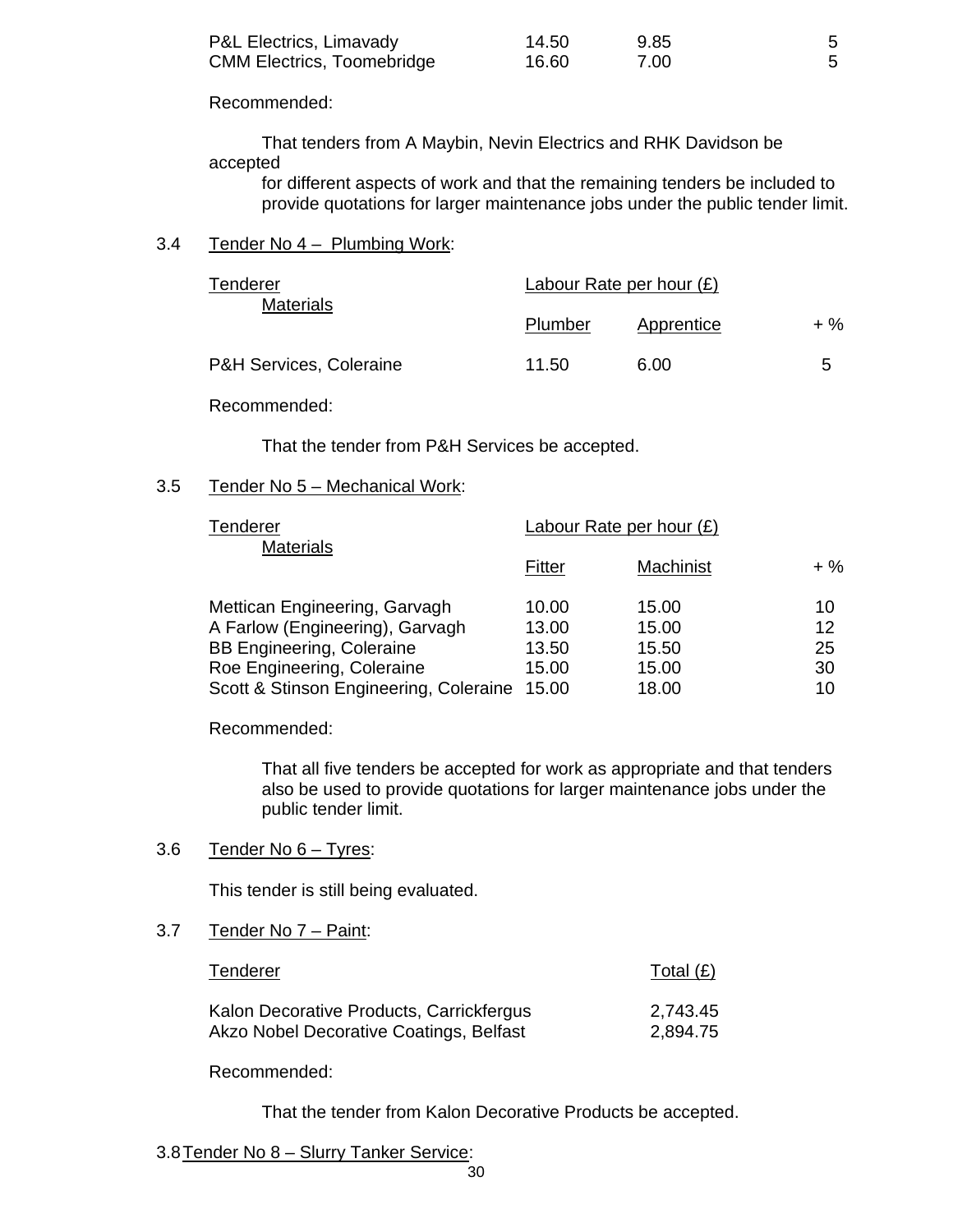| Tenderer               | Hourly Rate (£) |  |
|------------------------|-----------------|--|
| N Callaghan, Articlave | 9.00            |  |
| M Farlow, Coleraine    | 10.00           |  |
| T Cochrane, Macosquin  | 18.00           |  |
| C Lynch, Bushmills     | 30.00           |  |

Recommended:

That the tender from N Callaghan be accepted.

#### 3.9 Tender No 9 – Painting Work:

| Tenderer                          | Labour Rate per hour $(E)$ |            |        |
|-----------------------------------|----------------------------|------------|--------|
| <b>Materials</b>                  | Painter                    | Apprentice | $+ \%$ |
| Northwest Decorators, Portstewart | 12.50                      | 6.00       | 20     |
| S Nicholl, Coleraine              | 13.00                      | 6.00       | 10     |
| N Campbell, Portstewart           | 13.28                      | 8.00       | 5      |

#### Recommended:

That all three tenders be accepted and that the tenders also be used to provide quotations for larger maintenance jobs under the public tender limit.

#### 3.10 Building Work:

| Tenderer                                                          |                          | Labour Rate per hour $(E)$ |                |          |        |
|-------------------------------------------------------------------|--------------------------|----------------------------|----------------|----------|--------|
| <b>Materials</b>                                                  | Joiner                   | <b>Bricklayer</b>          | Plasterer      | Labourer | $+ \%$ |
| <b>SM Oliver, Coleraine</b><br>(apprentice)<br>Jim Boyd Services, | 14.50<br>10.00           | 14.50                      | 14.50          | 13.50    | 15     |
| Ballybogey<br>J Arthur Joinery,                                   | $\overline{\phantom{0}}$ |                            | 15.00          | 10.00    |        |
| Coleraine<br>(apprentice)                                         | 19.50<br>10.00           | 19.50<br>10.00             | 19.50<br>10.00 | 15.00    | 10     |

#### Recommended:

 That all three tenders be accepted and that the tenders also be used to provide quotations for larger maintenance jobs under the public tender limit.

#### **4.0 NOTICE OF MOTION**

The undernoted Notice of Motion was proposed by The Mayor, seconded by Alderman McClure and unanimously recommended to Council:

"That Coleraine Borough Council, which is proud to host Portrush Lifeboat Station, grants the Freedom of the Borough to the Royal National Lifeboat Institution in recognition of the outstanding public service which it provides and the devotion to duty of its members and crew in saving lives and vessels, often in situations of great personal danger."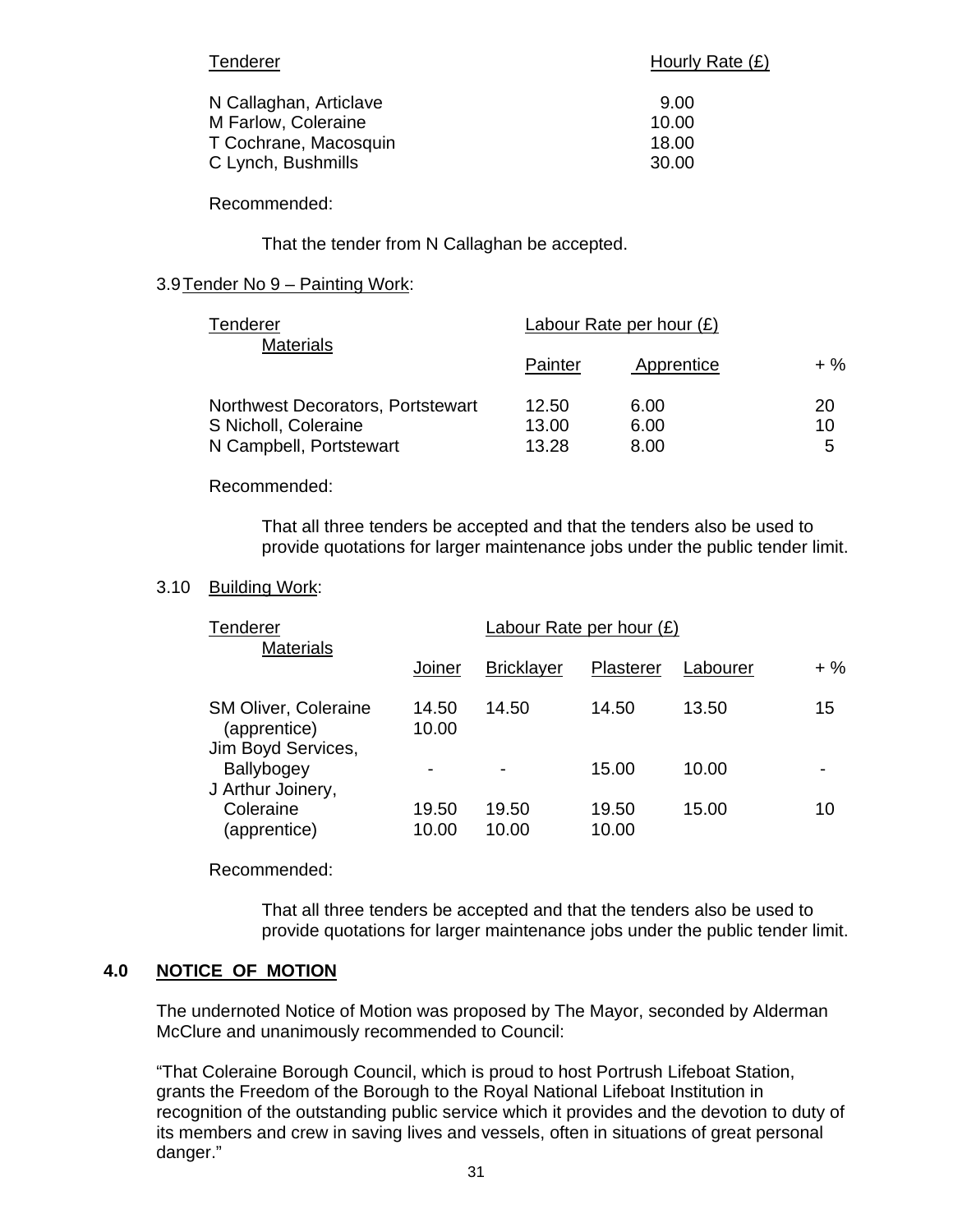#### **5.0 NOTICE OF MOTION**

 The undernoted Notice of Motion was proposed by Councillor Dallat and seconded by The Deputy Mayor:

"This Council regrets that only 8 homes are programmed by housing associations to start in the Portstewart area in 2004/2005 and calls on the Secretary of State to identify this area as one of special need for social housing."

An amendment to the motion was then proposed by Alderman Leonard and seconded by Councillor Barbour viz:

"This Council regrets the limited 2004/2005 programme of social housing to meet the needs in The Heights and Newmills Estate in Coleraine and also in Portstewart.

Council therefore calls on the Minister responsible for Social Development to recommend to the Secretary of State that they are identified as areas of special need for social housing."

A full discussion ensued following which a request was made for a recorded vote. On being put to the meeting, members voted on the amended motion thus:

**For**: Alderman Leonard (1)

**Against**: The Mayor The Deputy Mayor Aldermen Mrs. Armitage, Mrs. Black, Creelman and McClure Councillors Mrs. Church, Dallat, Deans, Mrs. Fielding, Mrs. Johnston, King, McLaughlin, McPherson, McQuillan and Watt (16)

 **Abstentions:** Councillors Ms. Alexander and Barbour (2)

The amended motion was, therefore, lost with one vote for and sixteen votes against.

The substantive motion was then put to the meeting and members voted thus:

| For: | The Mayor                                                                                                                        |
|------|----------------------------------------------------------------------------------------------------------------------------------|
|      | The Deputy Mayor                                                                                                                 |
|      | Aldermen Mrs. Armitage, Mrs. Black, Creelman, Leonard and                                                                        |
|      | <b>McClure</b>                                                                                                                   |
|      | Councillors Mrs. Church, Dallat, Deans, Mrs. Fielding, Mrs.<br>Johnston, King, McLaughlin, McPherson, McQuillan and Watt<br>(17) |
|      |                                                                                                                                  |

**Against:** -

**Abstentions:** Councillors Ms. Alexander and Barbour (2)

The motion was, therefore, carried with seventeen votes for and none against.

#### **6.0 DISTRICT POLICING PARTNERSHIP**

Consideration was given to the report of the Town Clerk and Chief Executive on the District Policing Partnership (previously supplied).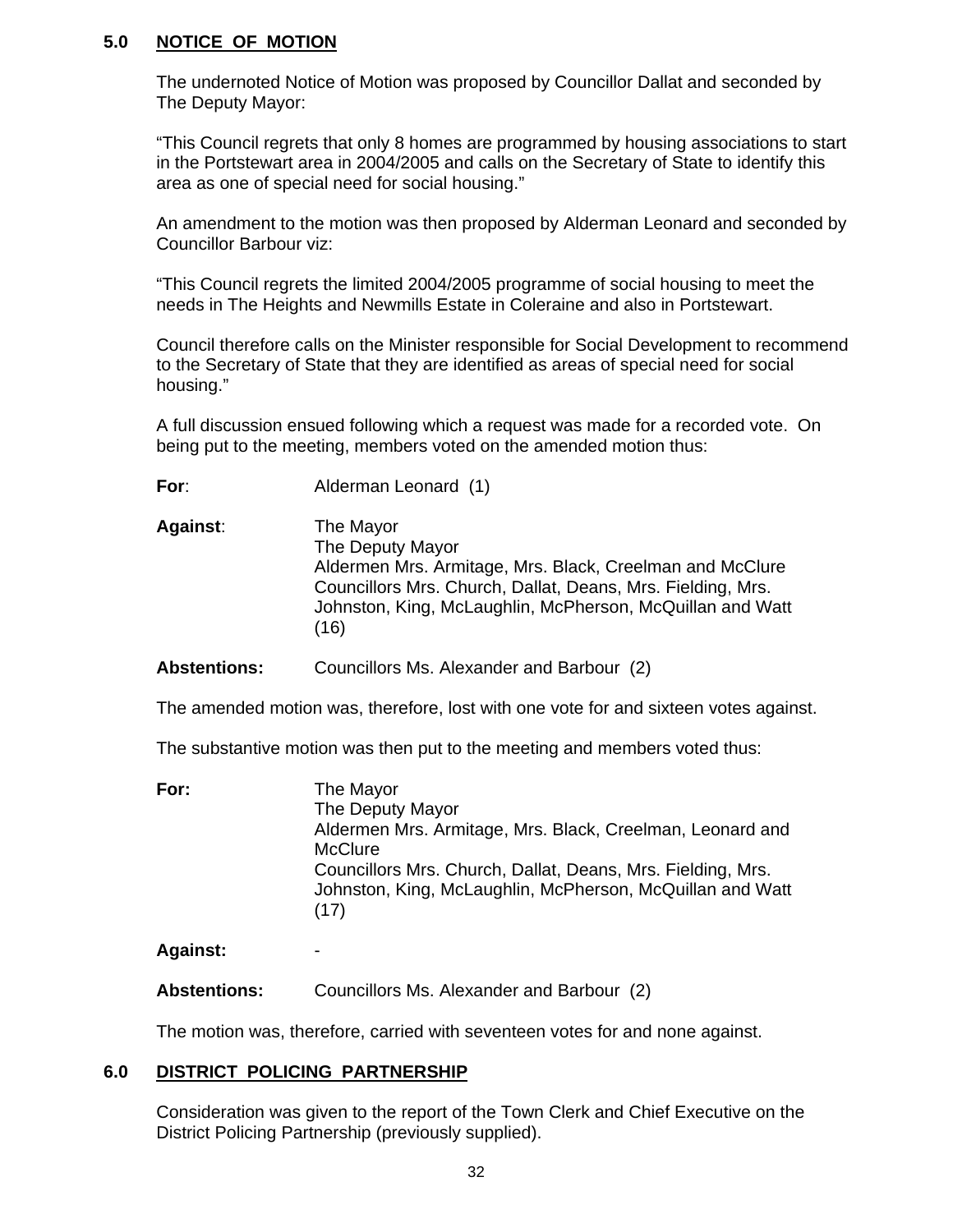Recommended:

- (i) That Alderman McClure be appointed to the position of Chairman for the year 2004/2005.
- (ii) That Councillor McLaughlin be appointed to fill the vacancy following the resignation of Alderman Leonard.

On a proposal by Councillor Watt, seconded by Alderman McClure, it was further recommended:

That Councillor McLaughlin be appointed to the position of Vice Chairman for the year 2004/2005.

An abstention from the recommendations was recorded for Alderman Leonard.

## **7.0 ZOMBA VISIT**

The Town Clerk and Chief Executive presented his Report of Study Visit to develop an Action Plan for partnership working between Coleraine Borough Council and Zomba Municipal Assembly (previously supplied).

During the discussion which followed members commended the charity and officers involved for the work carried out over the past year. It was then recommended:

 That Council grant permission for the offering of a facility to allow staff to make voluntary donations to the charity directly from their earnings.

#### **8.0 REVIEW OF THE OPERATION OF COUNCIL BUSINESS**

Consideration was given to the report of the Town Clerk and Chief Executive (previously supplied). Council is recommended to adopt the proposals, as contained in the report.

#### **9.0 CIVIL PARTNERSHIP - A LEGAL STATUS FOR COMMITTED SAME-SEX COUPLES IN NORTHERN IRELAND**

The Town Clerk and Chief Executive outlined the proposals within the Consultation Paper issued by the Department of Finance and Personnel (previously supplied).

Noted.

## **10.0 SOMME PILGRIMAGE 2004**

Read letter from the Somme Association Limited regarding the 2004 Somme Pilgrimage and it was proposed by Councillor Watt, seconded by Alderman Mrs. Black and recommended:

That Councillor King be nominated as a Council representative on this pilgrimage.

 It was then proposed by Councillor Ms. Alexander, seconded by Councillor Watt and recommended:

That Councillor Barbour be nominated as a Council representative on this pilgrimage.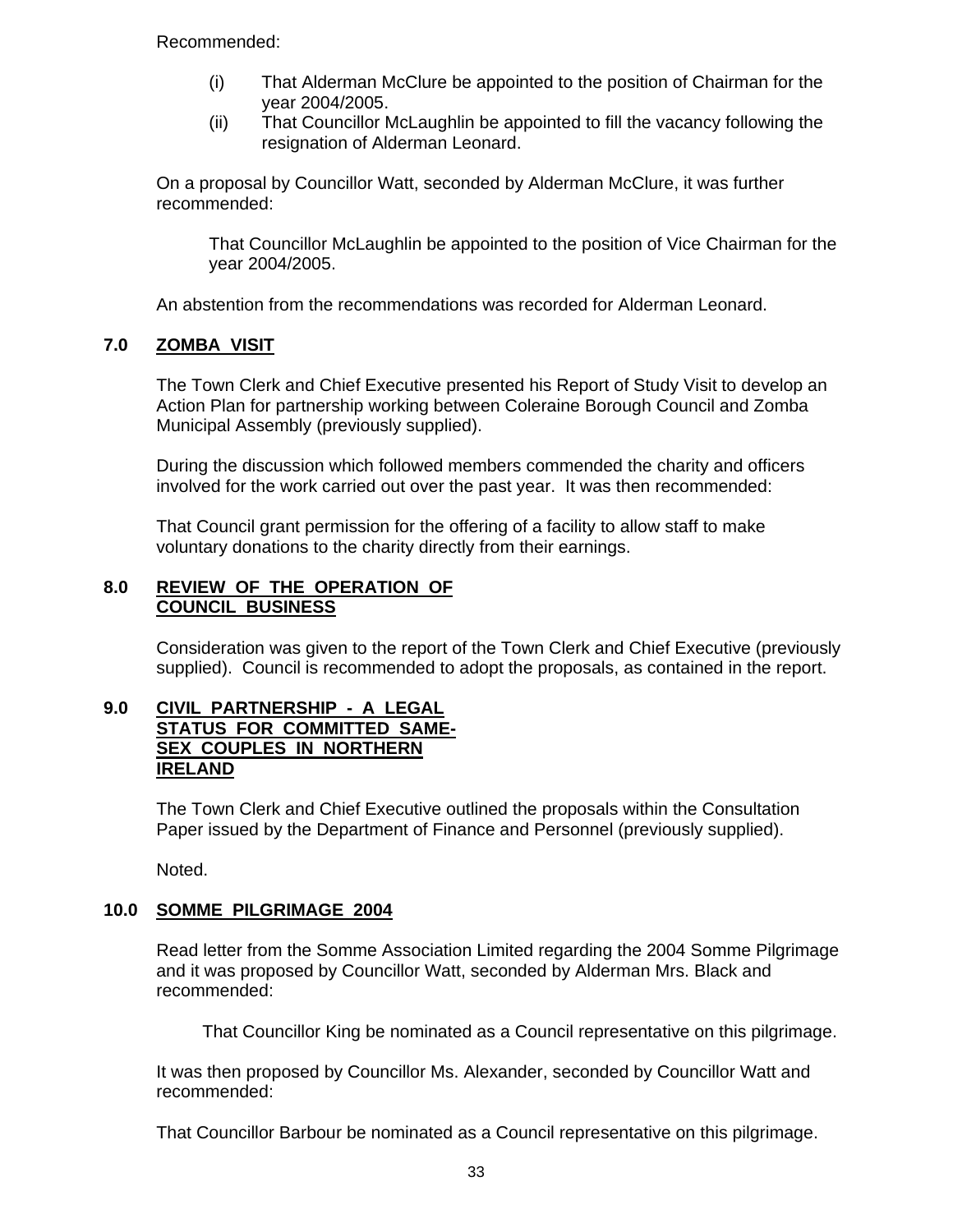A proposal was then made by Councillor Deans, seconded by Alderman McClure and recommended:

 That Councillor McQuillan attend the pilgrimage, subject to his attendance being counted as his mainstream conference for the year.

#### **11.0 CONSULTATION PAPER**

The contents of the Consultation Document, "Measures to Tackle Anti-Social Behaviour in Northern Ireland" issued by the NIO (previously supplied) were noted. This document would be considered at the meeting of Committee on 16<sup>th</sup> March, 2004.

#### **12.0 NILGA NEWS**

Members noted the contents of this report (previously supplied).

#### **13.0 LAUREL HILL POST OFFICE**

Read letters from the Post Office dated  $29<sup>th</sup>$  January,  $2<sup>nd</sup>$  February, and  $16<sup>th</sup>$ February, 2004 in response to Council's letter of  $28<sup>th</sup>$  January, 2004 requesting clarification on the status of Laurel Hill Post Office.

Whilst it had finally been clarified that there was no proposal for relocating the Laurel Hill branch, it was agreed that the petition against relocation should be forwarded to the Post Office to reinforce the strength of public feeling on this issue.

#### **14.0 RINGSEND POST OFFICE**

Read letter from the Post Office regarding the temporary closure of the Ringsend branch and asking for information on any material changes in the circumstances within Ringsend which would help to identify a prospective candidate to restore the service.

A copy of this letter would be forwarded to The Deputy Mayor.

#### **15.0 COLERAINE DISTRICT POLICING PARTNERSHIP**

Tabled:

Public Consultation Report on Policing in Coleraine 2003-2004

#### **16.0 THE OFFICE OF THE FIRST AND DEPUTY FIRST PRIME MINISTER**

Tabled:

New TSN Annual Report 2003

#### **17.0 ENVIRONMENT AND HERITAGE SERVICE**

 Read letter advising that the Environment and Heritage Service would be holding a one day workshop for all the constituent councils of the North West Region Waste Management Group on 1<sup>st</sup> March, 2004 at the Everglades Hotel, Prehen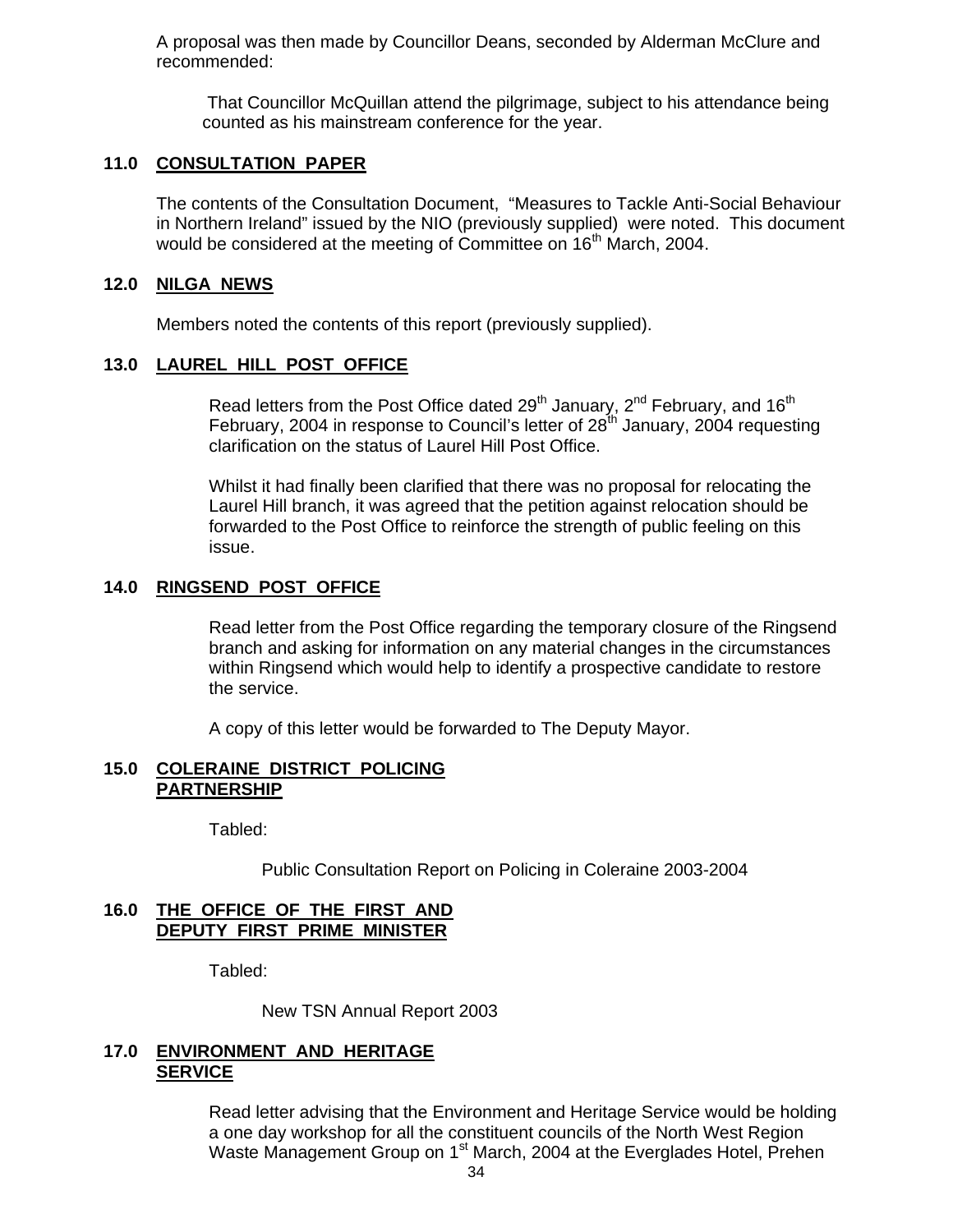Road, Londonderry, commencing at 9.30am.

Recommended:

 That the following members be nominated to attend the workshop: Councillors Dallat, McPherson, McQuillan and Watt.

## **18.0 PLANNING SERVICE**

Site and office meetings arranged for Monday 23<sup>rd</sup>, Tuesday 24<sup>th</sup> and Wednesday 25<sup>th</sup> February had been cancelled by the Planning Service due to industrial action and staff shortages.

As there had been no change in the circumstances of the Coleraine office of the Planning Service since the meetings had been arranged on  $10<sup>th</sup>$  February, the Town Clerk and Chief Executive had contacted Mr. David Ferguson, Chief Executive of the Planning Service, to register Council's concerns at the cancellations.

Members noted that the Town Clerk and Chief Executive would continue to press for the meetings to be arranged as soon as possible, and that a letter regarding the lack of planning resources in Coleraine was presently with the Minister.

## **20.0 SUMMER RECESS**

On the request of a member, the Town Clerk and Chief Executive agreed to draw up a report on the arrangements for recess made by other councils.

## **21.0 CHINESE WELFARE ASSOCIATION**

In response to a member's query the Town Clerk and Chief Executive confirmed that:

- (i) where the services of an interpreter were required in respect of a marriage service, this was the responsibility of the individuals involved;
- (ii) where the services of an interpreter were required in respect of registration of a birth or death, although there was no statutory requirement on Council, every effort was made to facilitate the public.

A letter would be sent to the Chinese Welfare Association confirming these arrangements.

## **22.0 COMMUNITY SAFETY OFFICER**

 The Town Clerk and Chief Executive reported that the post of Community Safety Officer would come under the control of the Local Strategic Partnership which had agreed to undertake the CSP role.

#### **23.0 LAND ADJACENT TO THE FORMER CAUSEWAY COAST HOTEL, PORTRUSH**

 In response to a member's request, the Town Clerk and Chief Executive agreed to examine and confirm the terms of the Restrictive Covenant covering land previously sold by Council at this location.